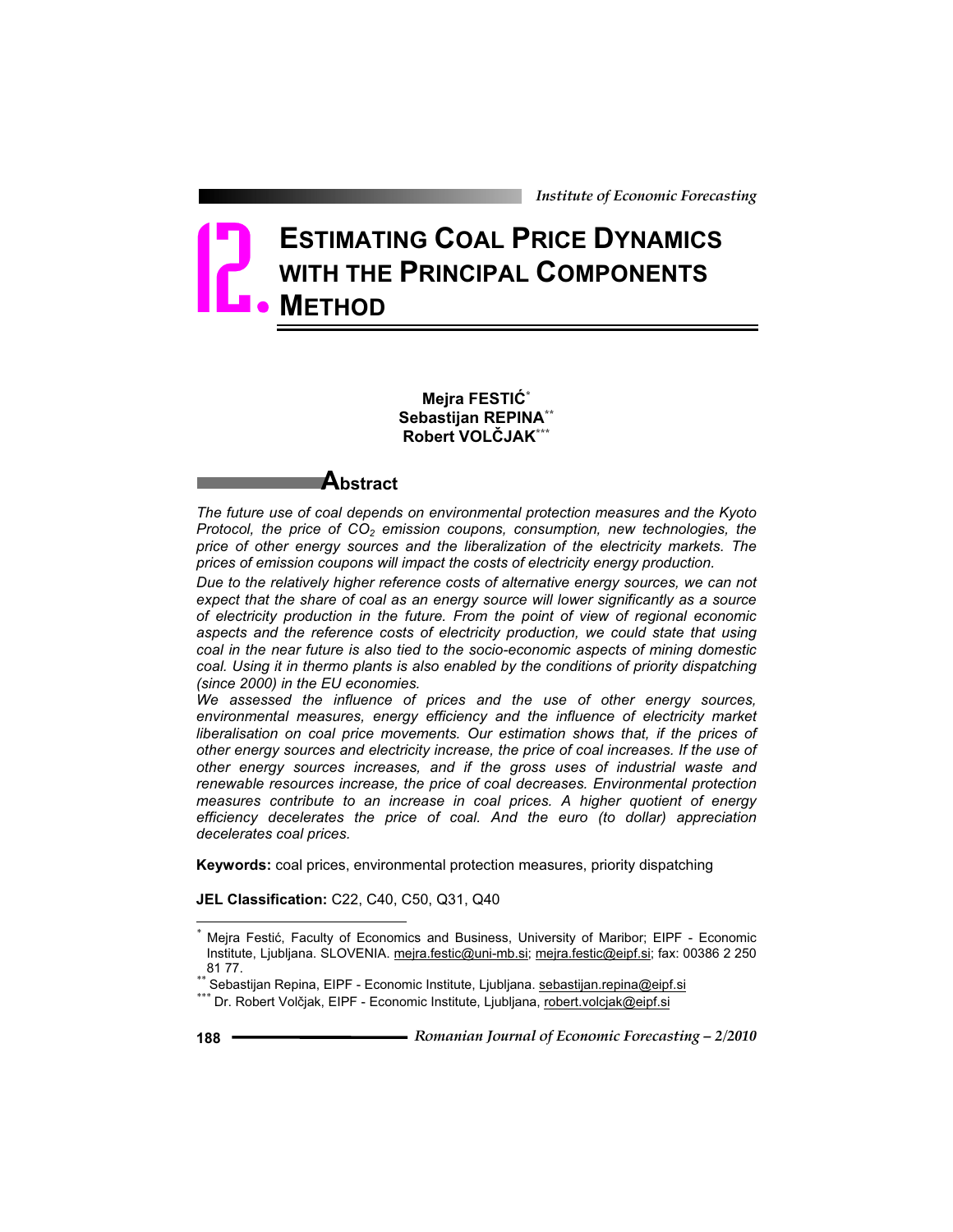

## **1. Introduction**

Energy demand is met differently in different world regions, the decisive factor being the natural resources in individual regions. Europe depends on the importing of primary resources, thus making nuclear energy an important energy resource. Lately, natural gas has gained importance as a primary energy resource. In the US, a country with one of the highest black coal reserves, black coal is the most important energy resource for generating electricity. Oil and petroleum-product consumption still prevails worldwide, with the present situation likely to remain the same until 2025. World consumption growth has been estimated to 1.9% annually and by 2025 is supposed to increase from the present 80 million barrels a day to 118 million barrels per day (Energy Security, 2008).

Industrial growth in developing countries like China and India constitute an additional pressure on energy price growth. It is expected that, in the following thirty years, the demand for energy will increase by approximately 60%. Two thirds of this increase will stem from needs in developing countries, which is expected to reach 50% of world energy consumption by 2030. Price movements do not exempt any energy resource, because they are – in addition to increased demand – dictated by relatively expensive alternative sources and new technological solutions. Thus, further rises in energy prices can be expected on world markets (Clean Energy, 2008).

In the chapter two, we will present an overview of coal resources and prices, the consumption dynamics of coal, environmental measures, the forecasts of coal prices and future trends. In the third chapter, we will present an empirical analysis of the determinants of coal price movement. We used the principal components method (PCA) to estimate coal price movements by employing the explanatory variables of electricity prices, consumption, the prices of oil, natural gas and uranium, different environmental measures, energy efficiency, nuclear energy and renewable resource consumption. The discussion regarding the reference cost of electricity production from different energy sources and the impact of emission certificates on electricity production and the prices in thermo plants are given in the sub-chapter. The implications and results are presented in the conclusion.

## **2. Prices, reserves and use of coal**

Worldwide, coal is one of the most important energy sources in the production of primary energy, where it contributes, on average, one fourth of all primary energy. In 2004, the share of coal in global primary energy consumption amounted to 27%, in 2005 to 25% (WCI, 2007). By 2030, according to estimates, approximately 39-40% of global electricity requirements will be produced by coal (Lajevec *et al*., 2007). Thus, coal is likely to remain an important energy resource in the future.

Coal price movements during the last decades can be compared with the movements of oil and natural gas prices, but with regard to energy content, the dynamics are on a substantially lower level (WEC, 2008).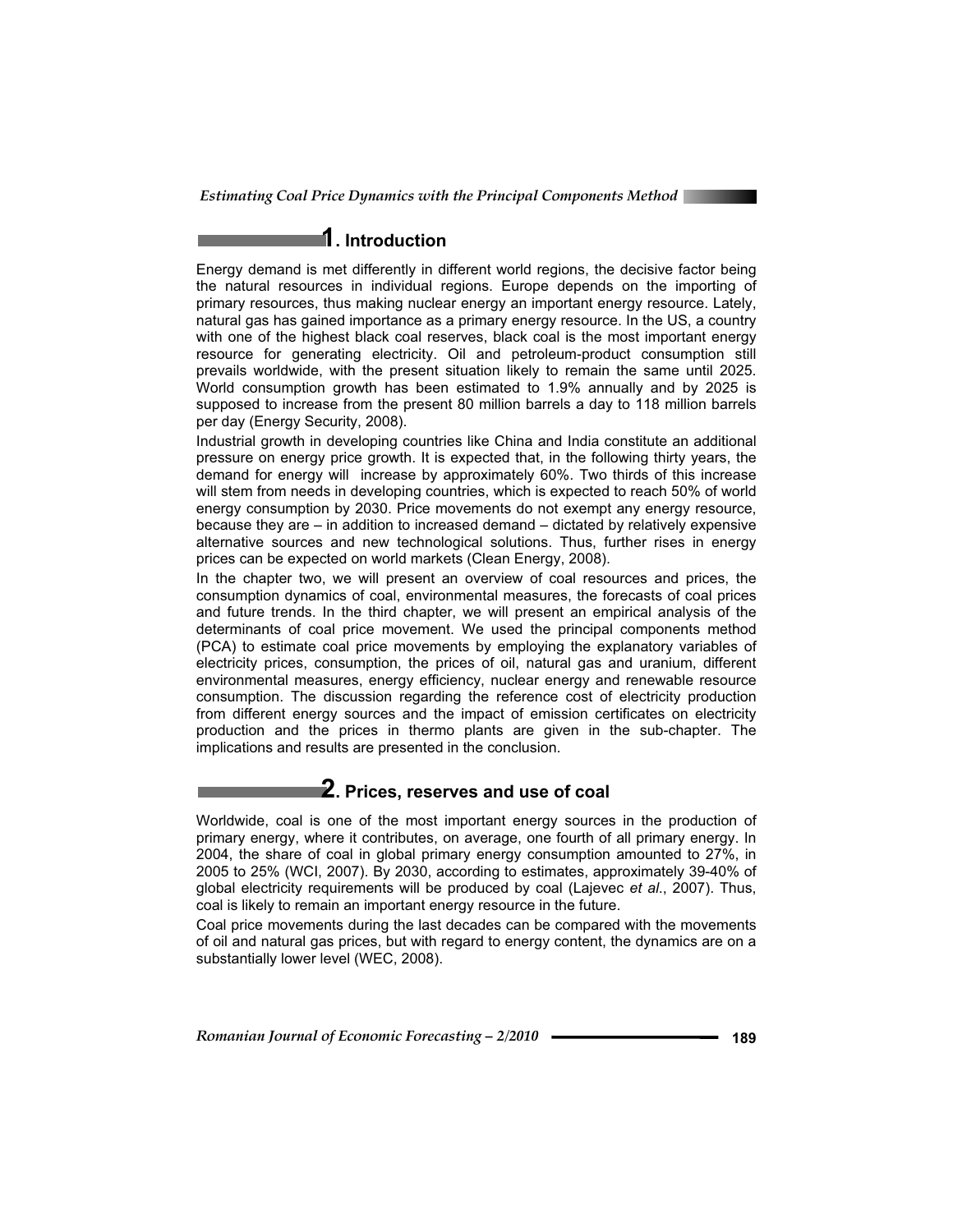The price of coal depends on its quality, where much depends on its calorific value, sulphuric content and the level of moisture (Eurocoal, 2008b).<sup>1</sup> According to the standard international qualification of coals Antwerp - Rotterdam - Amsterdam (cif ARA) appropriate quality coal has an energy content of 6000 kcal/kg (29.31 MJ/kg), 1% sulphur content and 16% ash content.

In comparison with reserves of natural gas and oil, the reserves of coal are much higher and the distribution of reserves, especially black coal, is much more even than the distribution of oil and natural gas. Russia has a considerable share of the global reserves of coal, with important deposits of black coal in North America, Asia, Australia and South Africa, where there is less oil and natural gas. The countries with the largest coal reserves include: the USA, Russia, China, India and Australia (75% of proven reserves are found in these countries). In contrast to the reserves of oil and natural gas, there are large deposits of coal in the EU, but with substantial differences in its quality (Lajevec *et al*., 2007).

The World Energy Council (WCI 2008) report for 2007 states that world reserves at the end of 2005 amounted to 847.5 Gt, which is 61.5 Gt or 6.8% less than at the end of 2002 (WCI 2007). Taking into account global consumption for 2004, proven reserves of black coal will last for 172 years, and the reserves of brown coal for 218 years.

In Europe, the demand for coal, which on average amounted to around 770 million tons annually, has not changed considerably in recent times. In 2007, in comparison to 2006, the demand has slightly decreased. In the first half of 2007, total coal consumption was 398.4 million tons, of which slightly more than one fourth was imported. In the period between 2003–2007, there was a trend of reduced consumption of coal in the USA, especially in the commercial sector and households, except in the production of electricity, where consumption increased by 4% (EIA 2007).

On average, the EU uses one fifth of domestic black coal, the consumption of which decreases by 1-2% a year. The deficit in the EU is covered by imports (roughly one third).<sup>2</sup> More than one half of the demand is covered by lignite, which has, due to the market situation, become more competitive at the end of 2006 and the beginning of 2007. The consumption of lignite in the EU increased slightly during this period: from 48% of total consumption in 2005, its share increased to 53% of total consumption in the first half of 2007. The reasons for this were to be found in the relatively high price of natural gas and surplus of emission coupons, which reached a price lower than 10  $\epsilon/t$  CO<sub>2</sub> in October 2006 (at the beginning of 2007 the price of coupons decreased to around  $1 \in \mathcal{K}$  CO<sub>2</sub>) (Eurocoal, 2008, 2008a).

In 2005, 16% of global electricity production was generated by hydroelectric power stations, 15% from nuclear power stations, 20% from natural gas, 7% from oil and 40% from coal (WCI, 2007, http://www.worldcoal.org). The share of electricity produced from coal varies. In Poland and South Africa, this share exceeds 90%. In

 $1$  It was expected that the coal demand would grow mainly because of the growth of the Chinese and Indian economy. The EU Directive EC/2001/77 obliges EU member states to produce at least 33.6% of their electricity from renewable sources by 2010, which means that increased

environmental measures also increase the price of electricity produced by coal.<br><sup>2</sup> Germany is the biggest coal consumer in the EU. Together with the UK, Germany is also the biggest black coal importer.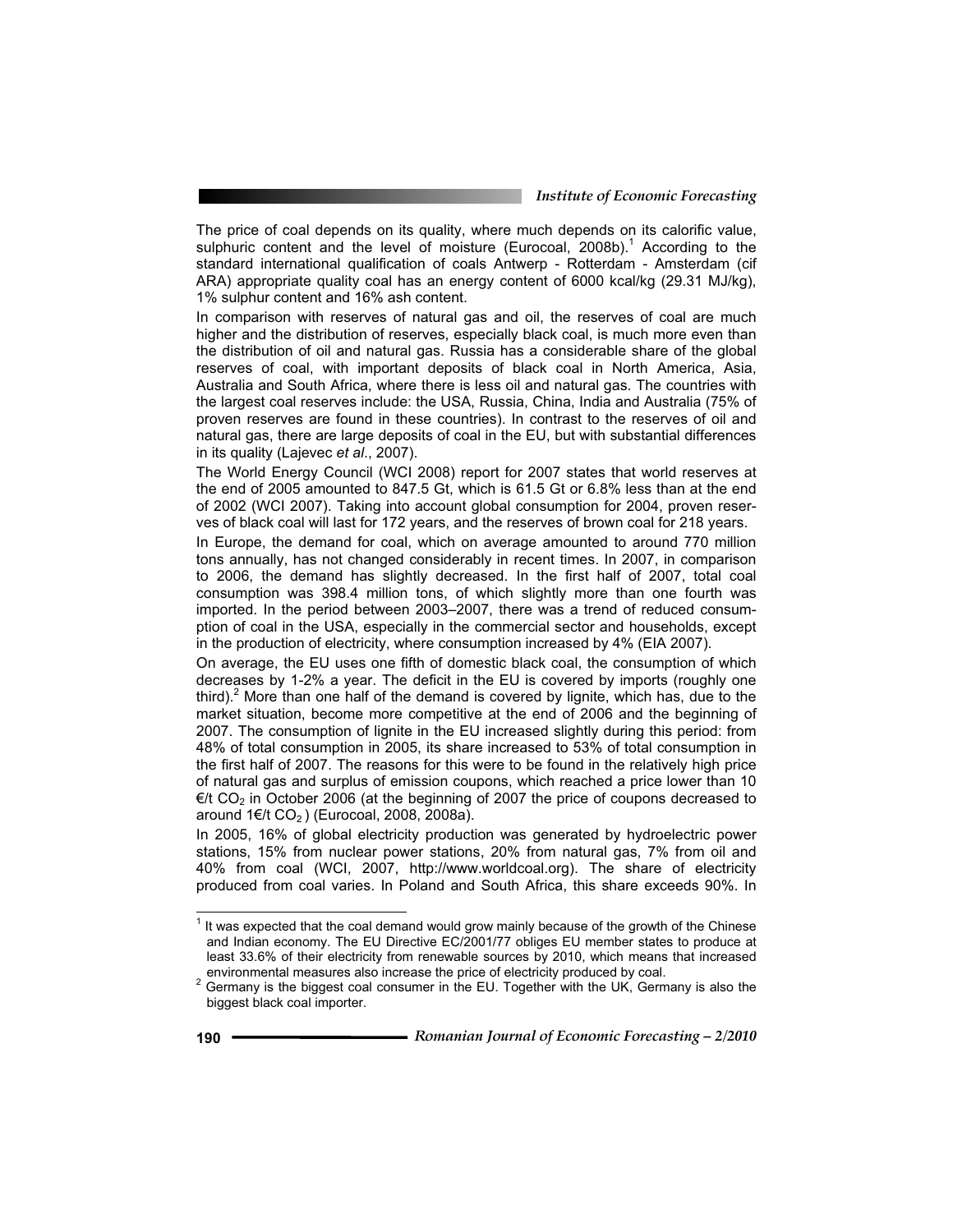

Israel, Kazakhstan, India, China and Morocco it constitutes up to 70%. Coal will continue to have the most important role in the production of electricity in the future. Projections until 2030 show an only 1% decrease in coal-powered electricity, which means that its share will remain at 39% (EIA 2008).

#### *2.1. Environmental measures influencing the consumption and price of coal*

Future coal reserve consumption depend, and is conditional, on environmental requirements. The price of coal is influenced by the price of coal production and preparation technologies, i.e. transportation costs, environmental legislation, the price of coal burning technology, the price of gas purification, the price of  $CO<sub>2</sub>$  permissions or emission coupons, the consumption and price of other energy sources (natural gas and oil) and liberalization of the electricity markets. Forecasted emissions of  $CO<sub>2</sub>$  are increasing due to increased energy consumption until 2030 (Kucewitz, 2007).

Coal mining has numerous environmental impacts, especially in the case of surface mining on large areas of land that may become permanently degraded, and are subject to soil erosion, dust, noise, the creation of waste waters and leachate, as well as damaging the local biodiversity. In underground mining, methane is released  $(CH_4)$ – a greenhouse gas emission (GHG). Around 8% of global methane emissions are due to coal burning, of which China, Russia, Poland and the United States account for over 77 % of coal mine  $CH_4$  emissions (WEC, 2008).

The consumption of coal causes further environmental stress because of  $CO<sub>2</sub>$ emissions, sulphur oxides (SO<sub>x</sub>) and nitrogen oxides (NO<sub>x</sub>) – responsible for acid rain, and flying ash, which includes dust particles and heavy metals, particularly mercury (Hg) and selenium (Se). In addition, the effects of coal mining and burning include the emission of toxic substances in soil, surface water and indirectly into groundwater.

**Figure 1** 

## **Emission targets according to Kyoto Protocol (1990\* - 2008/2012)**

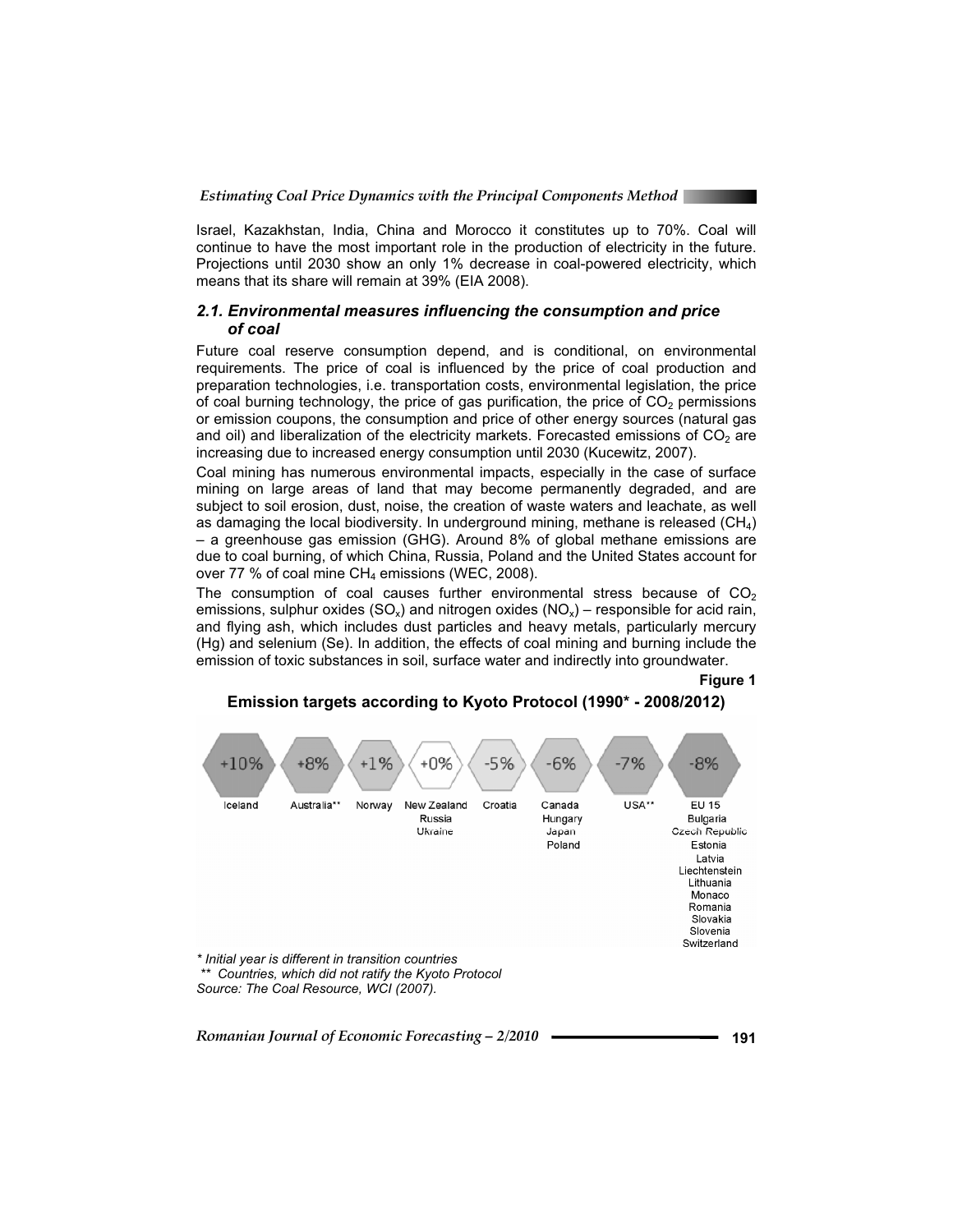Environmental issues influencing the consumption and price of coal can thus be summarised as follows: mining technologies, transportation, the preparation and combustion procedure, technology gas purification, all of which have the main aim of improving coal efficiency with the lowest possible emissions of dust,  $CO_2$ ,  $SO_2$  in NO<sub>x</sub> (WCI, 2004). Due to these environmental issues, different technologies are being developed in order to improve combustion that, as already noted, consumes 40% of global coal production.

Coal CO<sub>2</sub> emissions are similar to those of other fossil fuels (21% natural gas, 38% coal and 41% oil). In order to reduce emissions, the Kyoto Protocol was adopted in 1997, which entered into force on February 16, 2005 (WCI, 2004). Figure 1 shows data on emission targets for different countries.

#### **Figure 2**

#### **Price movements of emission coupons in the European emissions market**



*Source: Reinaud (2007).* 

The Kyoto Protocol also introduced emissions trading, which became the key mechanism in efforts to reduce GHG emissions. When the emission trading system was introduced, it involved around 11,500 plants across the EU-25. It is based on the exchange of unused emission allowances, with €14.6 billion transactions in 2006 (Reinaud, 2007). In OECD countries, the biggest participant in emission trading are thermal power plants, which represent 50% EU-ETS in the EU. Within the first trading period, the relationship between the price of emission coupons, the price of electricity and industrial expenses was established. Figure 2 illustrates the price movements of emission allowances for 2003 - 2006 in the EU-ETS.

Until 2030, the price of electricity is likely to increase due to increased demand, expensive energy and capital intensive technologies and reach 58-73  $\epsilon$ /MWh (Brečevič et al., 2008). Such estimates take into account prices for emission coupons ranging from 2 to 12  $\epsilon/t$  CO<sub>2</sub>ekv.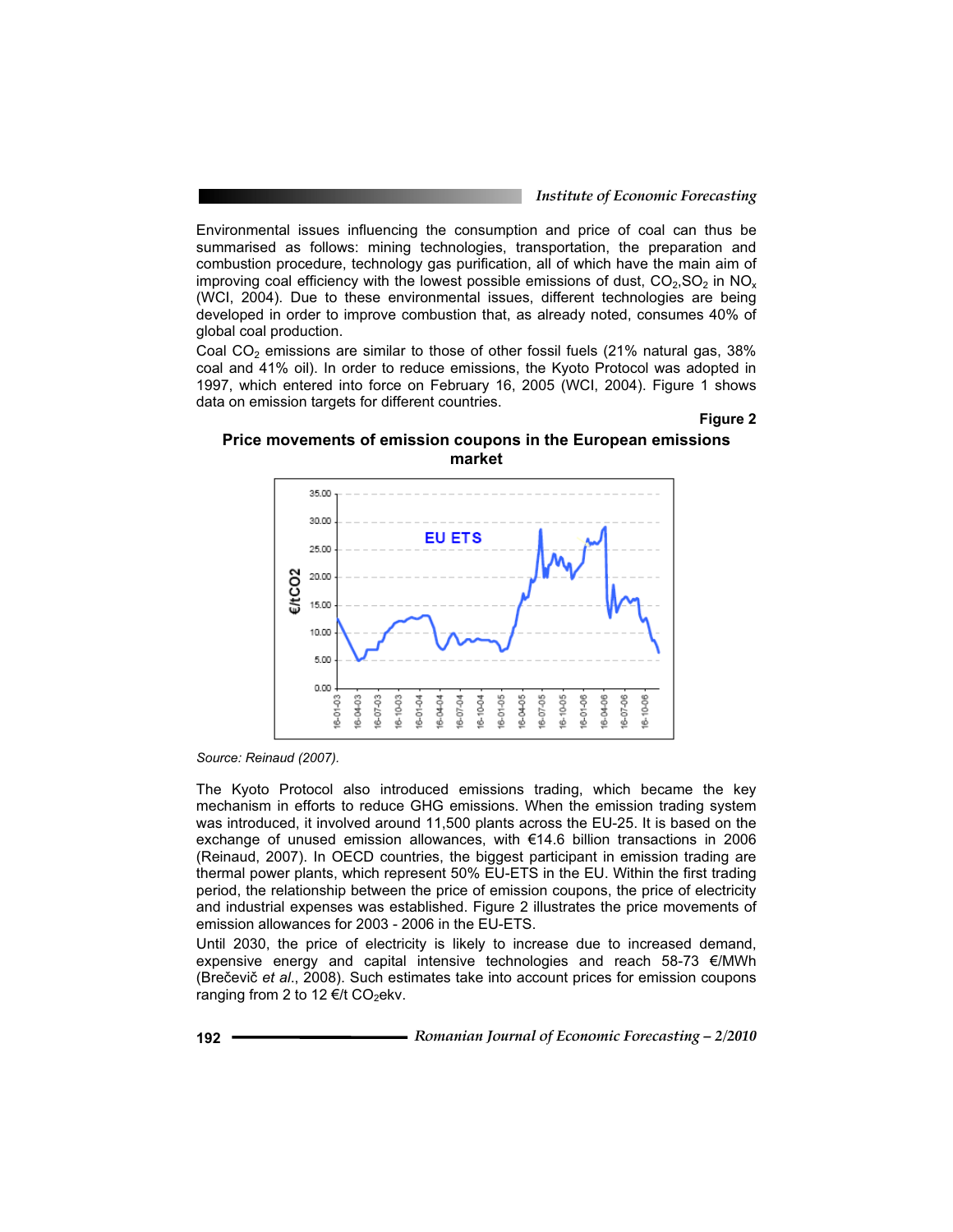

The price on January 1. 2008, was  $5.53 \in$  but dropped to 2  $c \in$  by December 2008 of the same year. The price of coupons on the free market was around 1 c€ by the end of March 2008, which, according to the opinion of some experts, equals zero (EEX, 2008). How the price will move in the new trading period 2008-2012, which will try to correct some mistakes from the first trading period, is difficult to forecast. According to some estimates, the price of emission coupons is likely to be higher, because there will not be so many coupons available. During this period, the price was likely to be in the range of 20 to 21 €/t CO<sub>2</sub>ekv (Energy, 2008).

The use of coal in the EU will also be influenced by the price of natural gas and emission coupons. If natural gas is relatively expensive, it will only be competitive when the price of emission coupons exceeds 30  $\epsilon$ /t CO<sub>2</sub>ekv. In order to decrease emissions, the price of coupons should be at least 45  $\epsilon/t$  CO<sub>2</sub>ekv. If the price of natural gas is low, coal will only be competitive on the liberalised energy market if the price of coupons is lower than 15  $\epsilon/t$  CO<sub>2</sub>ekv. In comparison with other fossil fuels, coal is relatively cheap.

New carbon capture and storage technologies (»Carbon Capture and Storage« - CCS) will increase the range of possibilities for coal use within the next decades (Eurocoal, 2007a, 2007b, 2007). Estimates in studies show (Kavalov and Peteves, 2007; Eurocoal, 2007b) that the use of coal on the liberalized European energy market will remain competitive in the next twenty years in highly efficient thermal power plants by implementing so-called CCS technologies (this is done on the assumption that the price of emission coupons will remain slightly below 30 €/t  $CO<sub>2</sub>$ ekv). Technological progress has enabled ecologically friendly alternative technologies using coal and methane (captured in coal mines), which could be expected to become an important energy source for electricity production. Underground gasification could become an alternative technology using deep-lying coal and clean gasification of fuel used for the production of electricity energy (there are also some alternative technologies, like integrated gasification with a combined cycle).

#### *2.2 Forecast and trends*

We have to consider global energy prognoses after 2008. The International Agency for Energy published a research paper entitled »Global anticipations on the field of energetic after 2008« (WEO, 2008) that included their estimates until the year 2030. They reported that coal was the second most important source of energy in 2006. They also estimated that the price of coal is going to increase until 2015 by an average of 3.1% annually and by an average of 1.3% annually between the years 2015 and 2030. The global use of coal is expected to increase by 32% until 2015 and eventually reach 7011 Mtce by 2030. The share of coal in the whole supply of energy is expected to increase until 2025. The share of coal as a part of primary energy in OECD economies is expected to fall from 21% in 2006 to 19% by 2030, which is an insignificant decrease of two percentage points (the reason for the decline in the use of coal is a switch to the use of gas and renewable sources). Attractive coal prices have stimulated the demand for coal, especially in China and India; the share of coal in the energy sector is expected to increase in the period from 2006 until 2030 by an average of 2.2% annually (WEC, 2008).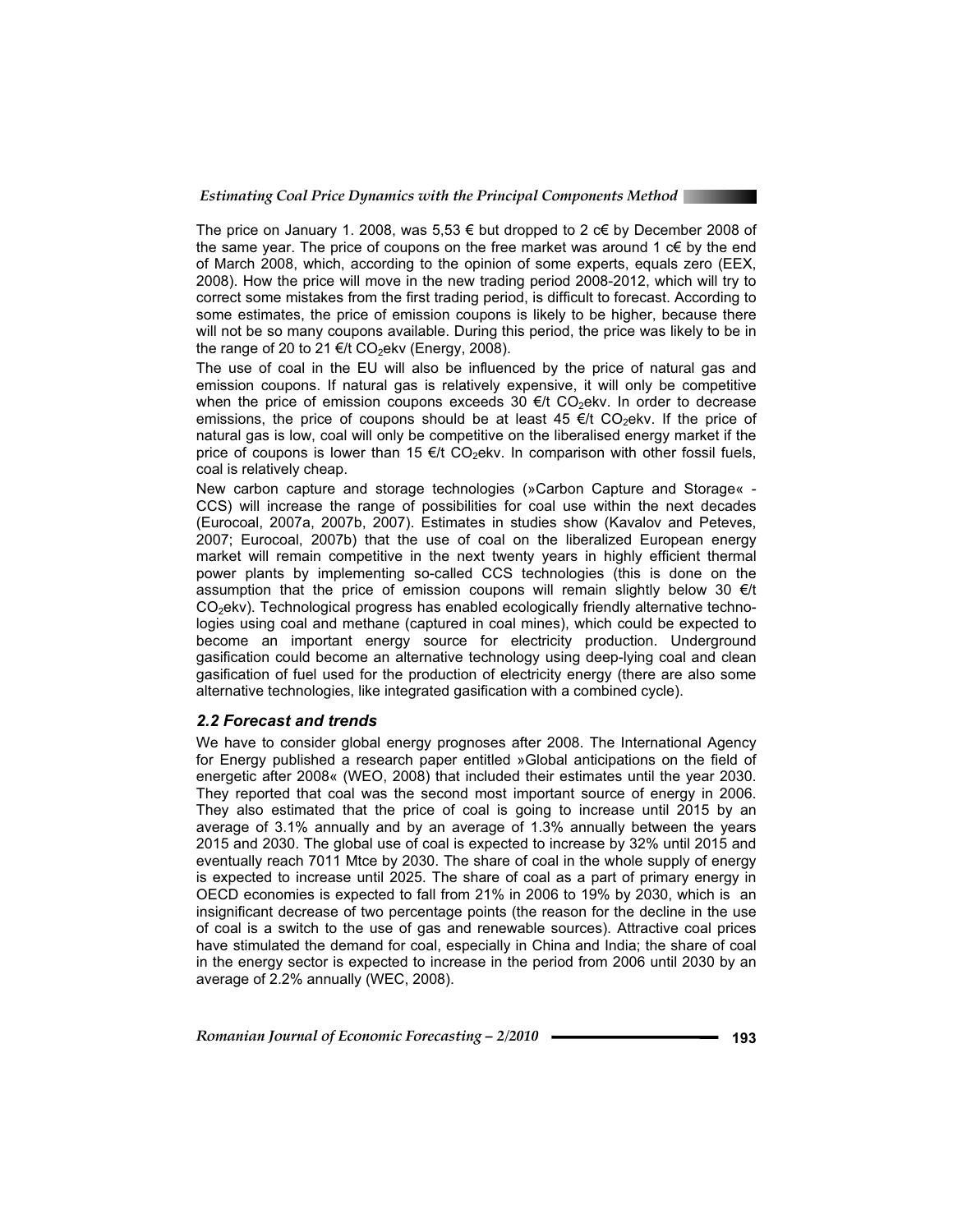Demand for electrical energy is expected to increase by 3.2% annually during the period between 2006 and 2015; afterwards growth is expected to decelerate till 2030 and reach 2% per annum.

Coal, as a fossil fuel with a world stock estimated at  $10^{12}$  t, has the longest time perspective for use in the energy production sector. The world production of coal in 2007 reached 7,036 mega short tons (MST) according to data from the Energy Information Administration (EIA) and the use of coal topped 7,193 short tons (MST) (EIA, 2007). The production and use of coal have been increasing rapidly around the world from 2000 on (when figures were around 5000 MST) Figure 3 shows the world production and use of coal from 1992 onwards. Based on economic criteria, coal is the most attractive energy source for the production of electricity. Figure 4 shows the prices of fossil fuels for the production of electricity in the period from 1995 to 2008.

**Figure 3** 





**Figure 4** 

**The price of fossil fuels used in the production of electricity during the period 1995-2008 (\$/MBtu)** 



*Source: Energy Information Administration (2007).* 



**194** *Romanian Journal of Economic Forecasting – 2/2010*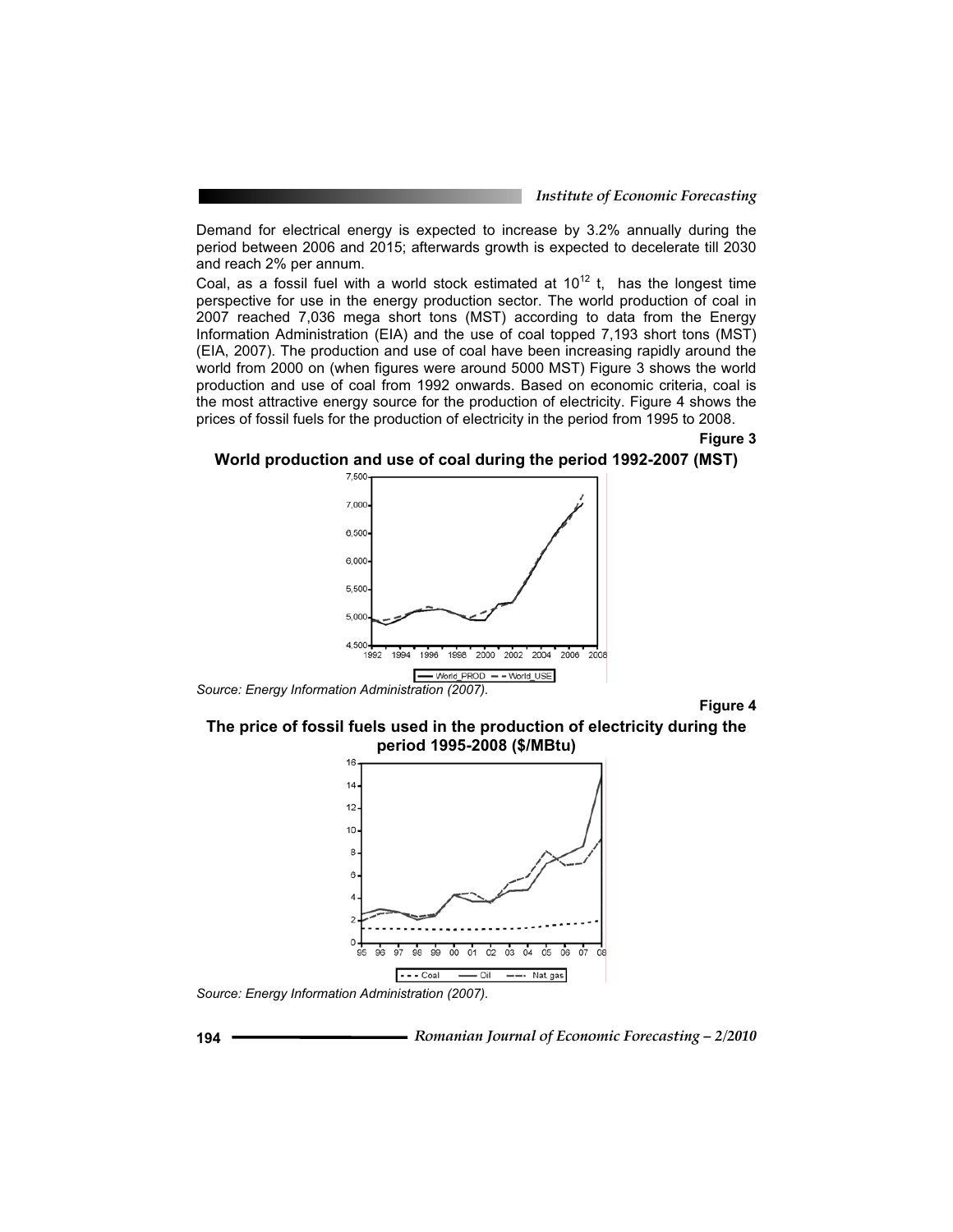The starting point for the estimation of coal price dynamics are Richard Bay and Amsterdam-Rotterdam-Antwerp (ARA) while the European energy market is also covered by data from the European Energy Exchange EEX. The price for products in 2009 is calculated as the average of quarterly term contracts (futures) in the previous year. The price for coal until 2013 is obtained from term contracts (annual level). For 2014 and 2015, we anticipated a 3% annual growth rate of coal prices. Prices are given in USD/t and changed into EUR/GJ. We supposed that the average energy value of coal used for the production of electricity is 27 GJ/t (Bioenergy Conversion Factors). We also supposed that the exchange rate EUR/USD was 1.29 and is suitable for the entire observed period. The results are given in Table 1. The prices of coal in the European market are expected to range from 1.75 to 1.87 EUR/GJ in 2009 and in 2015 from 2.38 to 2.63 EUR/GJ.

## **Table 1**

| 2014<br>2015   |  |  |  |  |  |  |
|----------------|--|--|--|--|--|--|
|                |  |  |  |  |  |  |
| 80.47<br>82.89 |  |  |  |  |  |  |
| 89.04<br>91.71 |  |  |  |  |  |  |
| USD/GJ         |  |  |  |  |  |  |
| 3.07<br>2.98   |  |  |  |  |  |  |
| 3.40<br>3.30   |  |  |  |  |  |  |
| <b>EUR/GJ</b>  |  |  |  |  |  |  |
| 2.38<br>2.31   |  |  |  |  |  |  |
| 2.63<br>2.56   |  |  |  |  |  |  |
|                |  |  |  |  |  |  |

#### **The estimation of coal price dynamics on the European market**

*Source: EEX, own calculation (2009).* 

*Note: RB – Richard Bay, South Africa;* 

*ARA – Amsterdam-Rotterdam-Antwerp (60% Africa, 30% Columbia, 10% Australia)* 

x *The exchange rate EUR/USD 1.29 is assumed to be the same during the entire observed period.* 

 $\bullet$  The average energy value of coal is 27 GJ/t.

The calculation in Table 1 is based on the supposition of exchange prices of coal, which can significantly differentiate from the purchase price. We have to add to exchange prices the costs of shipment, railway and other handling costs.

Table 2 shows the calculation of the purchased coal price from imports based on Richard Bay and the ARA European Energy Exchange. Regarding the average transport costs of ship and railway we supposed that the share of ship transport costs amount to 35% of the purchase price (Average transport costs shipment, 2002). We added other handling costs in the amount of 12 EUR/t that means 1.2 EUR for 100 kg of initial actual mass) and the costs of railway transport in the amount of 13.7 EUR/t for a distance between 161-170 km covered at the amount of 15 t. We also supposed that the items of railway and handling costs are fixed, while the dynamics of ship transport costs follow the dynamics of coal prices. The results are shown in Table 2.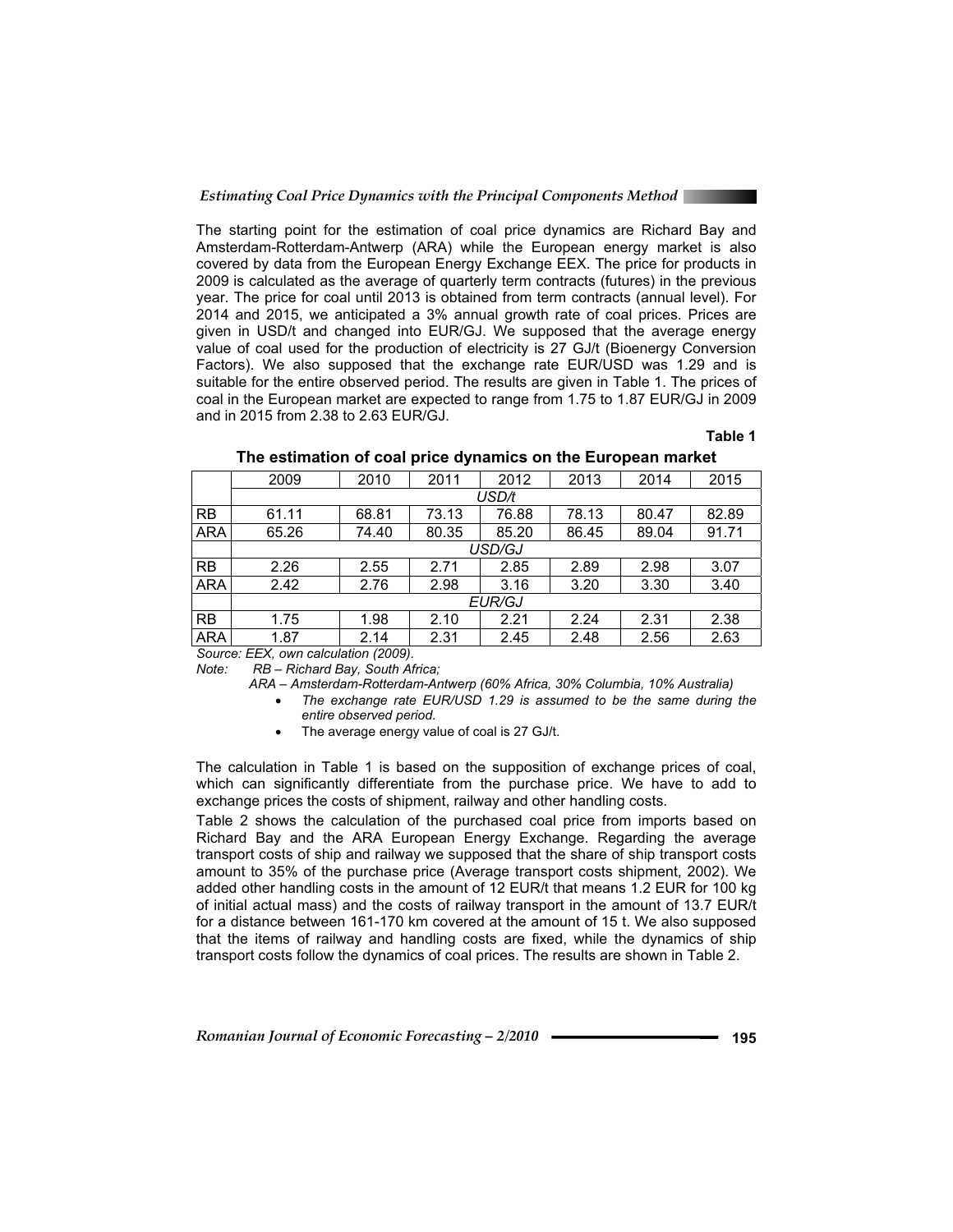#### **Table 2**

|                           | 2009   | 2010   | 2011   | 2012   | 2013   | 2014   | 2015   |
|---------------------------|--------|--------|--------|--------|--------|--------|--------|
| Richard Bay (\$/t)        | 61.11  | 68.81  | 73.13  | 76.88  | 78.13  | 80.47  | 82.89  |
| of<br>ship<br>costs       | 21.39  | 24.08  | 25.60  | 26.91  | 27.35  | 28.16  | 29.01  |
| transport (\$/t)          |        |        |        |        |        |        |        |
| costs of railway          | 17.67  | 17.67  | 17.67  | 17.67  | 17.67  | 17.67  | 17.67  |
| transport (\$/t)          |        |        |        |        |        |        |        |
| handling<br>costs         | 15.48  | 15.48  | 15.48  | 15.48  | 15.48  | 15.48  | 15.48  |
| (\$/t)                    |        |        |        |        |        |        |        |
| whole costs $($/t)$       | 54.54  | 57.24  | 58.75  | 60.06  | 60.50  | 61.32  | 62.16  |
| purchase price of         | 115.65 | 126.05 | 131.88 | 136.94 | 138.63 | 141.79 | 145.05 |
| coal $($/t)$              |        |        |        |        |        |        |        |
| purchase price of         | 4.28   | 4.67   | 4.88   | 5.07   | 5.13   | 5.25   | 5.37   |
| coal (\$/GJ)              |        |        |        |        |        |        |        |
| purchase price of         | 3.32   | 3.62   | 3.79   | 3.93   | 3.98   | 4.07   | 4.16   |
| coal (EUR/GJ)             |        |        |        |        |        |        |        |
|                           |        |        |        |        |        |        |        |
| <b>ARA (\$/t)</b>         | 65.26  | 74.4   | 80.35  | 85.2   | 86.45  | 89.04  | 91.71  |
| ship<br>costs<br>of       | 22.84  | 26.04  | 28.12  | 29.82  | 30.26  | 31.16  | 32.10  |
| transport $($/t)$         |        |        |        |        |        |        |        |
| costs of railway          | 17.67  | 17.67  | 17.67  | 17.67  | 17.67  | 17.67  | 17.67  |
| transport $(\frac{5}{t})$ |        |        |        |        |        |        |        |
| handling<br>costs         | 15.48  | 15.48  | 15.48  | 15.48  | 15.48  | 15.48  | 15.48  |
| (\$/t)                    |        |        |        |        |        |        |        |
| whole costs $($/t)$       | 55.99  | 59.19  | 61.28  | 62.97  | 63.41  | 64.32  | 65.25  |
| purchase price of         | 121.25 | 133.59 | 141.63 | 148.17 | 149.86 | 153.36 | 156.96 |
| $coal ($\frac{1}{2})$     |        |        |        |        |        |        |        |
| purchase price of         | 4.49   | 4.95   | 5.25   | 5.49   | 5.55   | 5.68   | 5.81   |
| coal (\$/GJ)              |        |        |        |        |        |        |        |
| purchase price of         | 3.48   | 3.84   | 4.07   | 4.25   | 4.30   | 4.40   | 4.51   |
| coal (EUR/GJ)             |        |        |        |        |        |        |        |

**Estimation of coal price dynamics from import** 

 *Source: Table 1, Slovenian railway tariff, [1], own calculations.* 

*Note: RB – Richard Bay, South Africa;* 

*ARA – Amsterdam-Rotterdam-Antwerp (60% Africa, 30% Columbia, 10% Australia)* 

x *The exchange rate EUR/USD 1,29 was assumed to be the same for the entire observed period.*

x *The average energy value of coal is 27 GJ/t.* 

The calculations show that (according to the included suppositions) the interval of purchased coal price from import lies between 3.32 EUR/GJ and 3.48 EUR/GJ in 2009; during the years when the interval is increasing, it reaches 4.16 EUR/GJ to 4.51 EUR/GJ in 2015.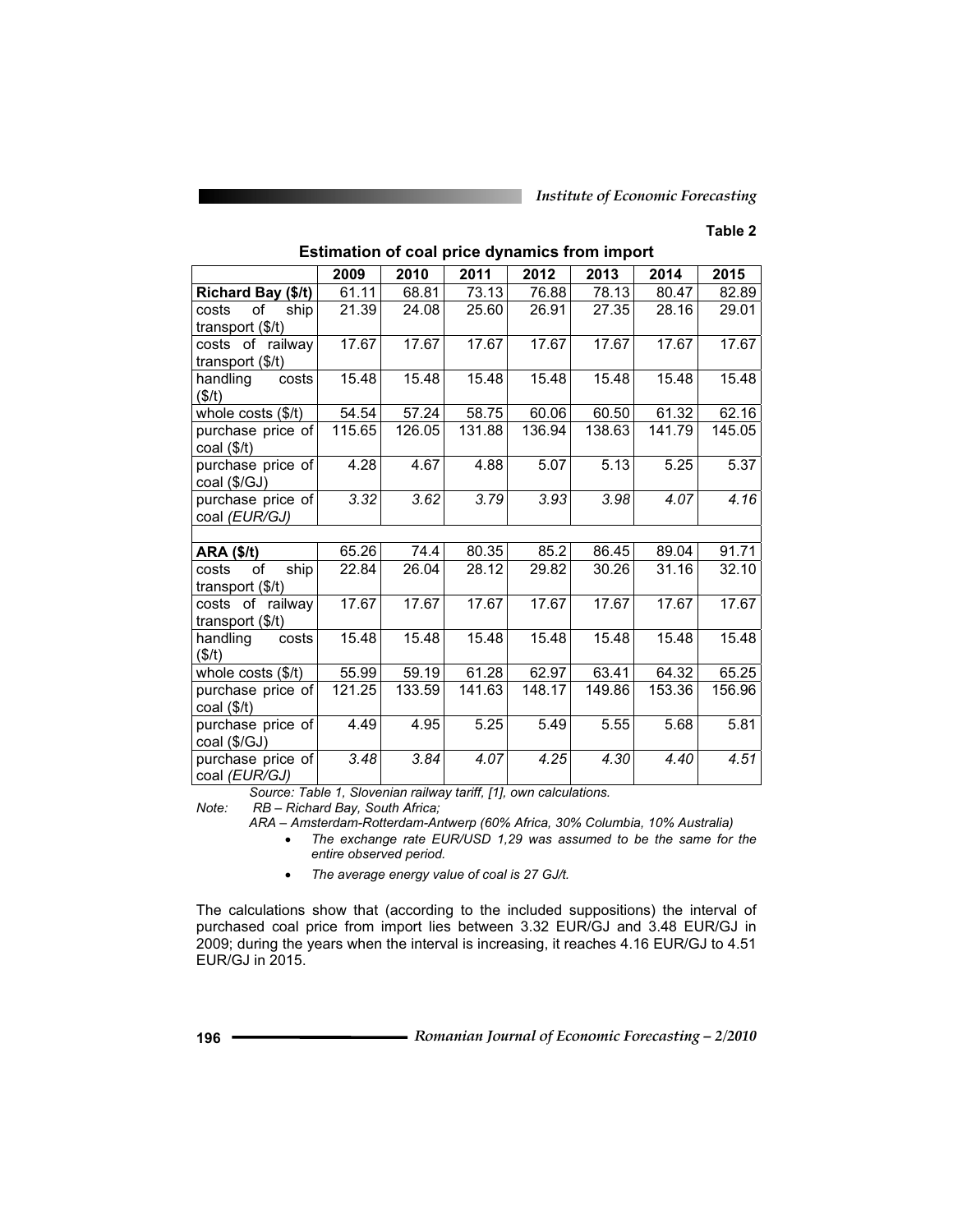

## **3. Coal price dynamic factors by principal component method**

*Methodology.* In order to assess the influence of individual explanatory variables on coal price movements, we used the least squares method (OLS regression) by employing principal components (PCA). Models were assessed on quarterly data within the period from the first quarter of 1995 until the fourth quarter of 2007. EIPF, OECD and EUROSTAT (2008) databases were used.

We assessed the influence of prices and the use of other energy sources, environmental measures and the influence of electricity market liberalization on the movement of coal prices.<sup>3</sup> By implementing the method of Principal Components Analysis – PCA (Harris 1997), the number of data or explanatory variables was narrowed down (see: Table A, Appendix). The PCA method explains the variancecovariance structure of the investigated variables by introducing some additional new variables, which present the linear combination of the primary variables, and are known as principal components (Fuentes and Godoy, 2005). An analysis of principal components often reveals relationships that were not previously suspected and thereby allows interpretations that would not ordinarily appear (Rao, 1964). The main advantage of PCA is that once you have found these patterns in the data, and you compress the data, i.e. by reducing the number of dimensions, there is no serious loss of information (Favero *et al*., 2005). By obtaining the eigenvector (component) with the highest eigenvalues, we obtain the principle component of the data set (Wetzstein and Green, 1978). Once we have chosen the components (eigenvectors) that we wish to keep in our data and form a feature vector, we simply take the transpose of the vector and multiply it on the left of the original data set, transposed (Harris, 1997). The final data is the final data set (Rovan 2006, Baxter *et al*., 1990).

Principal components analysis can either be done on raw or mean-corrected data on one hand or on standardized data on the other. The influence of an individual variable on principal components is determined by the magnitude of its variance. The higher the variance of the variable, the stronger the effect of a variable on principal components. In the case of standardized data, the basis for principal component analysis is a correlation matrix. All the variances are equal to one and therefore they all have the same influence on principal components. In cases where there is a reason to believe that the variances of the variables indicate the importance of a given variable and the units of the measure are commensurable, the raw or the meancorrected data should be used (Rovan, 2006; Graffelman and Aluja-Banet, 2003). In all other cases, standardized data constitutes a preferable alternative (Kaciak and Koczkodaj, 1989; Rovan, 2006). In order to find the number of principal components, we could use Kaiser's rule. Standardized data suggests only retaining those components whose eigenvalues are greater than one. The rationale for this rule is that for standardized data, the amount of variance extracted by each component should, at a minimum, be equal to the variance of at least one variable (Cattell, 1966).

The interpretability of the principal components is used in deciding on how many principal components should be retained (Sharma, 2000). Since principal components

*Romanian Journal of Economic Forecasting – 2/2010* **197**

 $^3$  The price of high quality coal (27 GJ/t) is given as ARA price in EUR/t (OECD, 2008).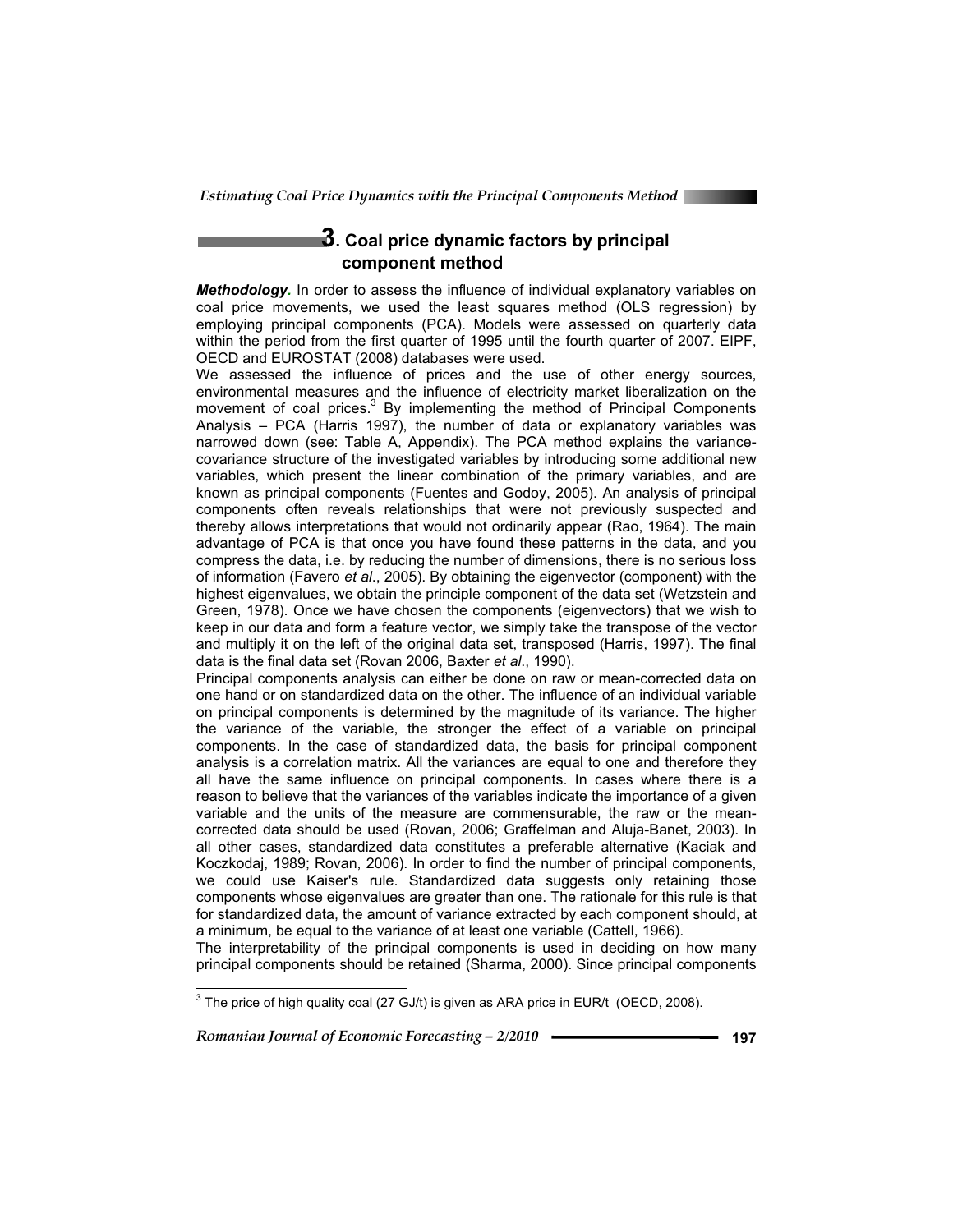are linear combinations of the original variables, one can use correlations between the original variables and principal components for interpreting principal components. The higher the loading of a variable, the more influence it has in the formation of the principal component score (a loading of 0.5 or above is used as a cutoff point) (Rao, 1964).

*Data.* For the explanatory variable on the use of other energy sources, we merged a time series for gross domestic electricity consumption, gross domestic renewable energy sources consumption (wind power, biomass, photovoltaic cells and hydro energy) and industrial waste, gross domestic crude oil and petroleum products consumption, natural gas and nuclear energy (for the EU-25, in kTOE).<sup>4</sup> We used the principal components for interpretations instead of the original variables due to the substantial amount of total variance in the data set, which was accounted for by a few first principal components. From six variables we arrived at three vectors, or explanatory variables, with an explanatory power of 95.4% variance of basic explanatory variables. The explanatory variable for the price of other energy sources includes the price of oil, natural gas and uranium.<sup>5</sup> From the above-mentioned three energy prices we arrived at the explanatory variable with an explanatory power of 90.4% variance of basic explanatory variables. Because the price of coal depends on the dollar exchange rate fluctuations, we used the dollar-euro exchange rate as an additional explanatory variable.

The following variables were used as explanatory variables for environmental measures: industrial air pollution (CO, CO<sub>2</sub> and SO<sub>x</sub> in 1000 tons), expenses for environmental protection in all industries within the EU-25 (1000 EUR), the share of renewable energy resources in primary energy production (in kTOE), taxes on environment pollution (in millions of euros) and gross domestic consumption of renewable energy resources (in kTOE). Thus, we arrived at three new explanatory variables with an explanatory power of 93.4% variance of basic variables.<sup>6</sup>

The explanatory variable for the price of electricity (in EUR/MWh) explains the influence of electricity market liberalisation. Due to the positive correlation between the price of electricity and the export or import of electricity (0,365/0,366), imports and exports were not included in the regression. Due to the strong positive correlation between the export and import of electricity (with a coefficient of 0.981), it can be concluded that the security of electricity supply is important in a different time-scale. Energy efficiency was used as the second explanatory variable for the explanation of the liberalization of the electricity market (as a ratio between the available amount of energy for consumption and gross domestic consumption).

*Estimation and results.* The regression equation is estimated with a logarithm difference (dlog) of chosen variables and by taking into account the optimal time lag and best Akaike criterion. We calculated the presence of a common square ( $H_0 =$ 

 $4$  TOE is a unit of oil equivalent, which is the amount of energy released by burning one tonne of crude oil. Toe is a unit used mainly to show the use of energy in energy balances. 1000 toe =

<sup>&</sup>lt;sub>5</sub> 41,868 TJ.<br><sup>5</sup> Natural gas price is given in EUR/Mbtu (OECD, IEA). The price of oil is in EUR/barrel (brent). The price of uranium is in EUR/kg of uranium.

<sup>&</sup>lt;sup>6</sup> Variables were standardized.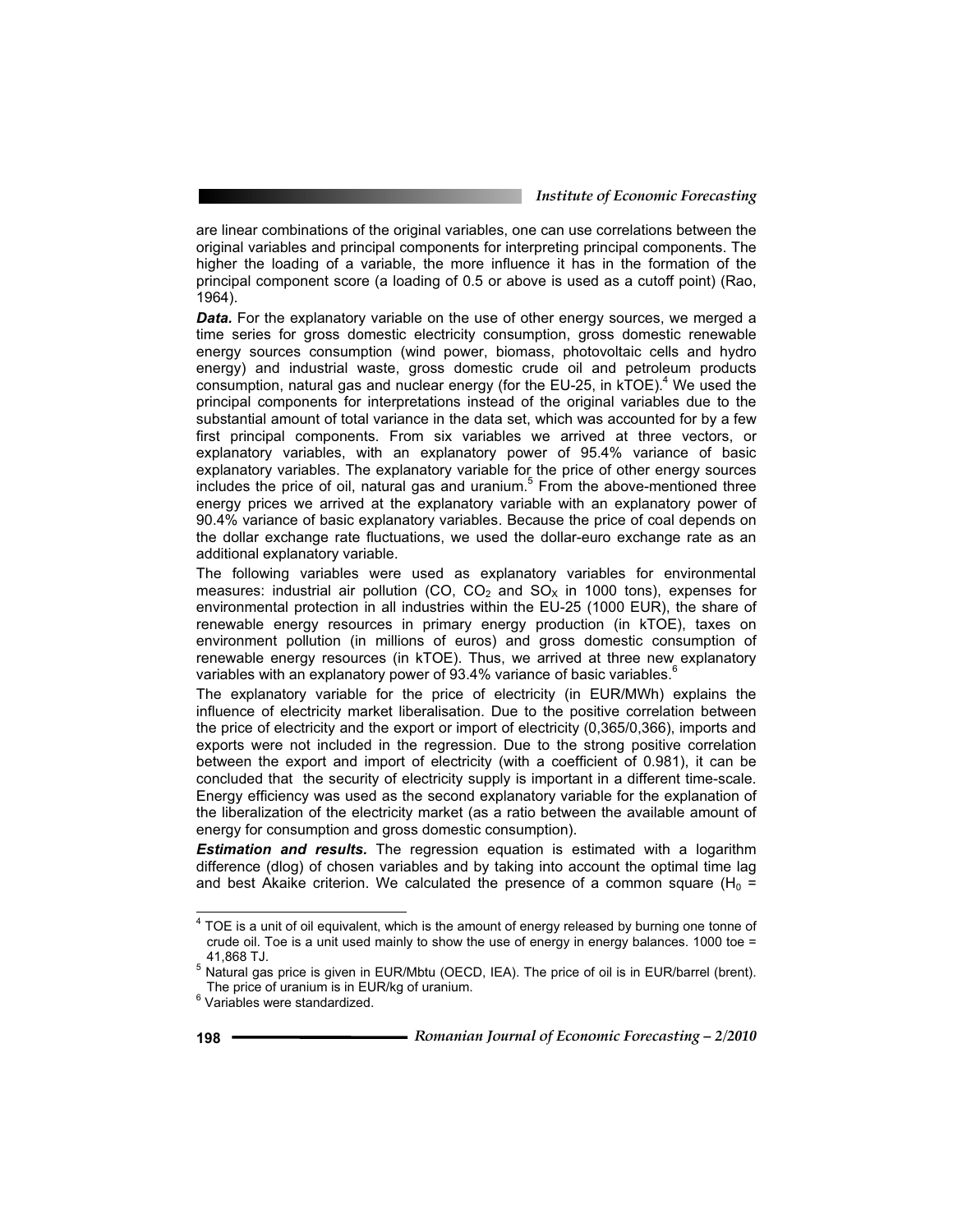

common square) in variables. The augmented Dickey-Fuller test (ADF) for chosen variables (in dlog form) refuted the hypothesis regarding the existence of the common square, because ADF values exceeded critical values with a 1% degree of significance (Dickey and Fuller, 1979). The applied time series were standardized in order to match units, in which some time series are given.

The statistical significance of the coefficients of regression equations was accepted when response variables had P-values lower than 0.05. The Breusch-Godfrey test was used to check the hypothesis behind the existence of the serial autocorrelation of residuals; and due to the good results of the Breusch-Godfrey test (low F-statistics and high P-values, see: Table 3), we accepted the hypothesis  $H_0$  about the nonexistence of the serial autocorrelation of residuals (Breusch, 1979).<sup>7</sup> We had appropriate adequacy criterion for the equation  $R^2$  (Table 3) and the normality test (see Appendix, Table B). The stability of the chosen model was confirmed with the Ramsey-Reset stability test (Ramsey, 1969), which has given us good results with low F-statistics values and a high P-value (see: Table 3). According to the Chow forecast test (Table 3), which was used for proving the stability of the estimated functions, we accepted the hypothesis regarding structural stability (Thursby, 1982). The regression was analyzed on the basis of the following model:

Dlog(P\_coal\_et)<sub>t</sub> = b<sub>1</sub>·Dlog(FAC1\_2)<sub>t-4</sub> + b<sub>2</sub>·Dlog(FAC2\_2)<sub>t-4</sub> + b<sub>3</sub>·Dlog(FAC3\_2)<sub>t-4</sub> +  $b_4$ ·Dlog(FAC1\_4)<sub>t-1</sub> + b<sub>5</sub>·Dlog(FAC1\_1)<sub>t-1</sub> + b<sub>6</sub>·Dlog(FAC2\_1)<sub>t-1</sub> + b<sub>7</sub>·Dlog(FAC3\_1)<sub>t-1</sub> + b<sub>8</sub>·Dlog(G\_Electricity)<sub>t-3</sub> + b<sub>9</sub>·Dlog(energy\_effici)<sub>t-3</sub> + b<sub>10</sub>·Dlog(exch\_r)<sub>t</sub> +  $\varepsilon_t$ 

where Dlog represents the logarithm difference,  $b_x$  the coefficient of regression equations, FAC1\_2, FAC2\_2 and FAC3\_2 the main components of the consumption of other energy source variables, of which coefficients are aggregated  $(b_1+b_2+b_3)$ , FAC1 4 as the main component of the energy price variable (with  $b_4$  coefficient), while FAC1\_1, FAC2\_1 and FAC3\_1 are the main components of the environmental measures variable, of which coefficients are aggregated  $(b_5+b_6+b_7)$ , G electricity is a variable for the price of electricity, "energy effici" is a variable for the quotient between the available energy for final consumption and gross domestic consumption and "exch  $r$ " is the variable for the dollar-euro exchange rate, and  $\epsilon_t$  is the error term.

#### **Table 3**

#### **Regression estimates for factors influencing coal price movements**

| Dependent Variable: DLOG(P COAL ET) |             |            |             |        |  |  |
|-------------------------------------|-------------|------------|-------------|--------|--|--|
| Method: Least Squares, n=52         |             |            |             |        |  |  |
|                                     | Coefficient | Std. Error | t-Statistic | Prob.  |  |  |
| DLOG(FAC1 2(-4))                    | $-1.551347$ | 0.244672   | $-6.340506$ | 0.0000 |  |  |
| DLOG(FAC2_2(-4))                    | 0.381896    | 0.089121   | 4.285158    | 0.0001 |  |  |
| DLOG(FAC3 2(-4))                    | $-0.914823$ | 0.155957   | $-5.865877$ | 0.0000 |  |  |
| DLOG(FAC1 3(-1))                    | 0.611380    | 0.203826   | 2.999528    | 0.0048 |  |  |

 $^7$  Equally good results were arrived at by using correlograms. The Q-Statistics (Appendix, Table C) were employed to check autocorrelation in residuals. We accepted the hypothesis of no autocorrelation of residuals: with high probabilities and low Q-statistics.

*Romanian Journal of Economic Forecasting – 2/2010* **199**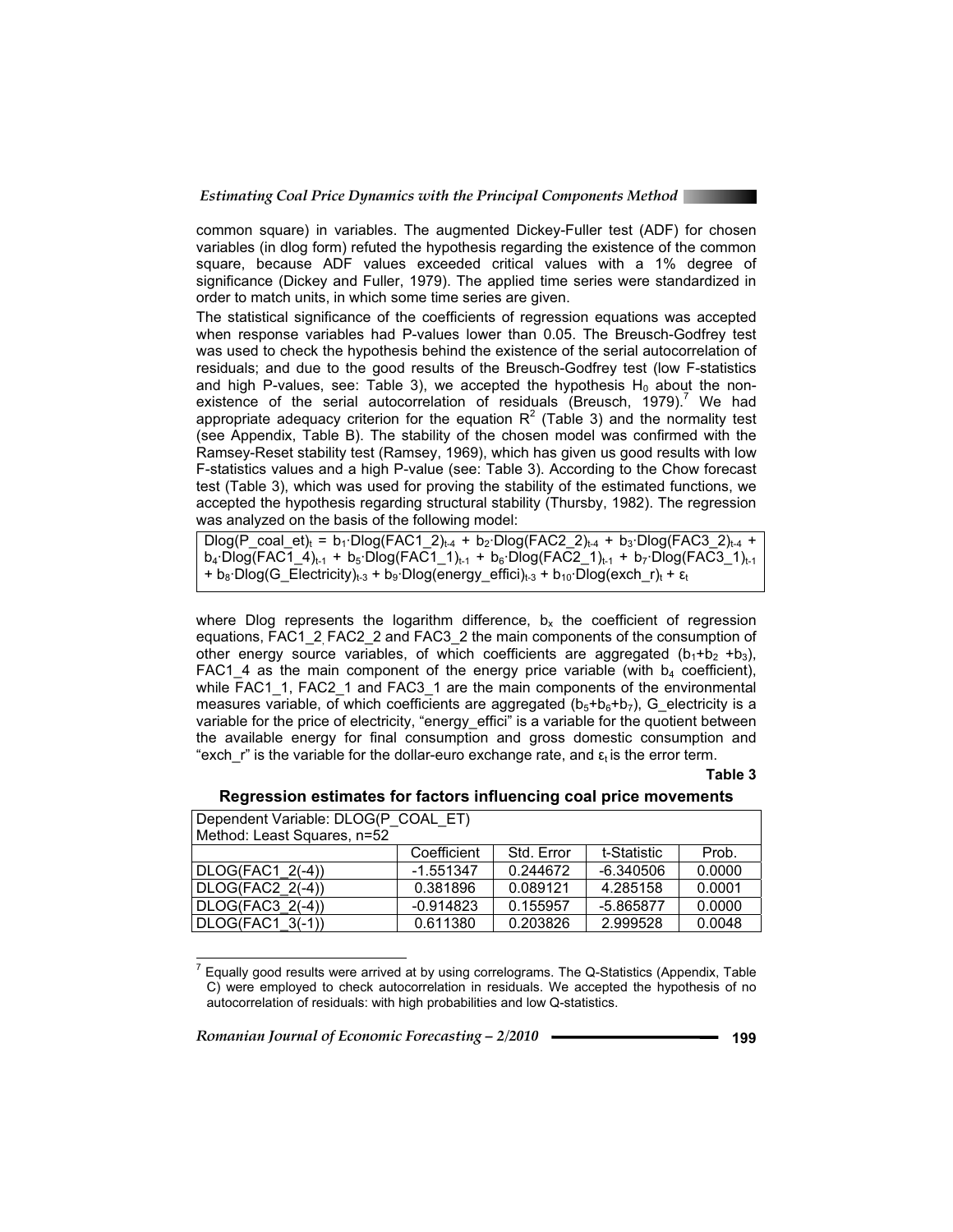| Dependent Variable: DLOG(P COAL ET)                                                    |                                          |                                     |                     |           |  |  |  |
|----------------------------------------------------------------------------------------|------------------------------------------|-------------------------------------|---------------------|-----------|--|--|--|
| Method: Least Squares, n=52                                                            |                                          |                                     |                     |           |  |  |  |
|                                                                                        | Coefficient<br>Std. Error<br>t-Statistic |                                     | Prob.               |           |  |  |  |
| DLOG(FAC1 1)                                                                           | 1.870693                                 | 0.333605                            | 5.607513            | 0.0000    |  |  |  |
| DLOG(FAC2 1)                                                                           | $-0.233555$                              | 0.110978                            | $-2.104515$         | 0.0422    |  |  |  |
| DLOG(FAC3 1)                                                                           | $-0.058241$                              | 0.033560                            | $-1.735416$         | 0.0874    |  |  |  |
| DLOG(G ELECTRICITY(-3))                                                                | 0.387955                                 | 0.169635                            | 2.287004            | 0.0280    |  |  |  |
| DLOG(ENERGY EFFICI(-3))                                                                | -0.322184                                | 0.139892                            | $-2.303101$         | 0.0270    |  |  |  |
| DLOG(EXCH R)                                                                           | -0.546229                                | 0.070890                            | -7.705335<br>0.0000 |           |  |  |  |
| Breusch-Godfrey Serial Correlation LM Test: F-statistic = 0.002432 (Prob. F(1, 36)     |                                          |                                     |                     |           |  |  |  |
| $=0.9609$ , F-statistic = 1.126017 (Prob. F(3, 34) = 0.3523).                          |                                          |                                     |                     |           |  |  |  |
| Ramsey Reset Test: F-statistic = 0.216592 (Prob. F(1, 36) =0.6445); F-statistic =      |                                          |                                     |                     |           |  |  |  |
| $0.224476$ (Prob. F(2, 35) = 0.8001); F-statistic = 1.265623 (Prob. F(9,28) = 0.3981). |                                          |                                     |                     |           |  |  |  |
| Chow Forecast Test: Forecast from 1999:1 to 2007:4, F-statistic = 4.796227 (Prob.      |                                          |                                     |                     |           |  |  |  |
| $F(1, 36) = 0.3493$ ).                                                                 |                                          |                                     |                     |           |  |  |  |
| R-squared                                                                              | 0.754391<br>Mean dependent var           |                                     |                     | 0.011372  |  |  |  |
| S.E. of regression                                                                     | 0.053198                                 | S.D. dependent var                  |                     | 0.096270  |  |  |  |
| Sum squared resid                                                                      | 0.104710                                 | Akaike info criterion               |                     | -2.843301 |  |  |  |
| Log likelihood                                                                         | 76.81757                                 | Schwarz criterion                   |                     | -2.449653 |  |  |  |
| Durbin-Watson stat                                                                     | 1.562021                                 | $-2.695168$<br>Hannan-Quinn criter. |                     |           |  |  |  |

*Source: Own calculations (2009).* 

Optimal time lags in regression were calculated by taking into account Akaike criterion. The use of other energy influences the dynamics of coal prices with a time lag of four quarters. The dynamics of coal price movements respond to the dynamics of price movements of other energy sources with a time lag of one quarter and to the dynamics of electricity price movements and energy efficiency with a time lag of three quarters. Environmental measures and the influence of the exchange rate influence coal prices in the same quarter (Table 3).

#### **Figure 5**

## **Actual and estimated values of dependent variables**



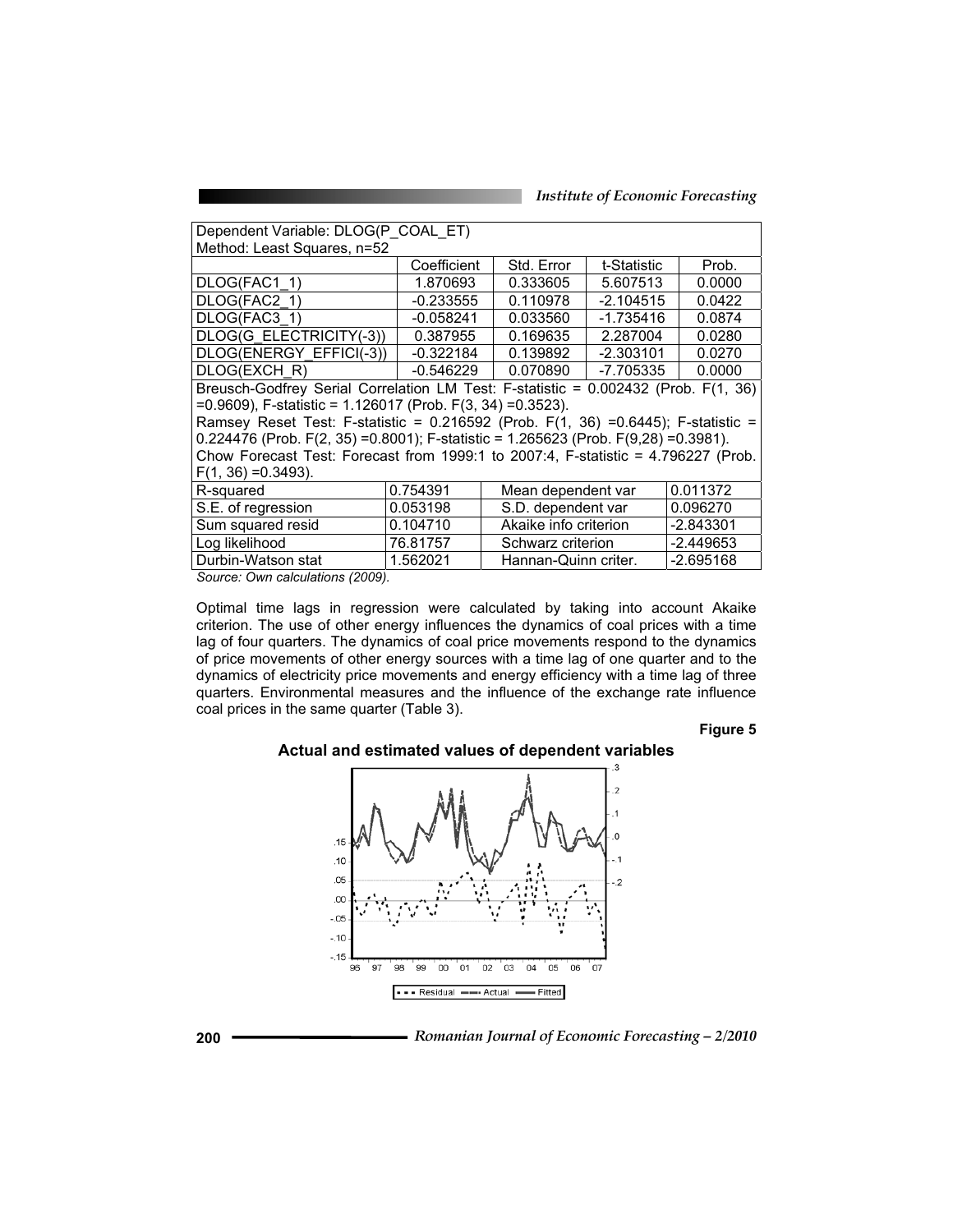

Due to the standardised data, we will discuss the results in the following way: a 1% change of standard deviation of constituent components of the main component or dependent variable is multiplied by the coefficient  $(b_x)$  and the st. dev. of the coal price. Alternatively, the obtained values can be transformed with regard to a coal price change of one EUR/t.

If the prices of other energy sources increase, i.e. if crude oil price is increased by 1.962 EUR/barrel, the price of natural gas by 0.172 EUR/Mbtu and the price of uranium by 0.332 EUR/kg, the price of coal increases by 0.531 EUR/t (ceteris paribus). Or, if the price of other energents increases so that the price of crude oil increases by 3.695 EUR/barrel, the price of natural gas by 0.323 EUR/Mbtu and the price of uranium by 0.625 EUR/kg, then the price of coal increases by 1.00 EUR/t (ceteris paribus).

If the consumption of other energents increases so that the gross domestic electricity consumption increases by 8.789 kTOE, gross domestic consumption of industrial waste by 7.439 kTOE, gross domestic consumption of renewable resources by 139.486 kTOE, gross domestic consumption of crude oil by 88.533 kTOE, gross domestic consumption of natural gas by 402.542 kTOE and gross domestic consumption of nuclear power by 115.052 kTOE, the price of coal decreases by - 0.181 EUR/t. Or if the consumption of other energy sources increases so that the gross domestic consumption of electricity increases by 48.583 kTOE, gross domestic consumption of industrial waste by 41.121 kTOE, gross domestic consumption of renewable resources by 771.065 kTOE, gross domestic consumption of crude oil by 489.402 kTOE, gross domestic consumption of natural gas by 2,225.218 kTOE and gross domestic consumption of nuclear energy by 635.998 kTOE, the price of coal decreases by -1.00 EUR/t.

Environmental measures contribute to (cumulative) rising prices for coal. If the energy industry contributes to air pollution by 0.504 kt CO, 351.865 kt CO<sub>2</sub> and 18.345 kt SO<sub>x</sub>, and if the environmental protection costs in the whole industry sector within the EU-25 increases by 40.884 million EUR, the share of renewable resources consumption in primary energy production by 108.375 kTOE, taxes on environment pollution by 23.644 million EUR and gross domestic renewable resources consumption by 139.486 kTOE, then the price of coal increases by 0.137 EUR/t. Or if the energy industry contributes 3.678 kt CO, 2,566.487 kt CO<sub>2</sub> and 133.810 kt SO<sub>x</sub> to air pollution and if the cost for environment protection in the whole industry within the EU-25 increases by 298.206 million EUR, the share of renewable sources consumption in primary energy production by 790.482 kTOE, taxes on environmental pollution by 171.456 million EUR and gross domestic consumption of renewable sources by 1,017.400 kTOE, the price of coal increases by 1.00 EUR/t.

The price of electricity causes an increase in the price of coal. If the price of electricity increases by 0.0606 EUR/MWh, the price of coal increases by 0.0337 EUR/t, or the price of electricity increases by 1.799 EUR/MWh contributes to a price of coal increase by 1.00 EUR/t.

The increase of the energy efficiency quotient by  $4.48 \cdot 10^{-5}$  decreases the price of coal by -0.028 EUR/t. The increase of the energy efficiency quotient by 0.002 decreases the price of coal by -1.00 EUR/t.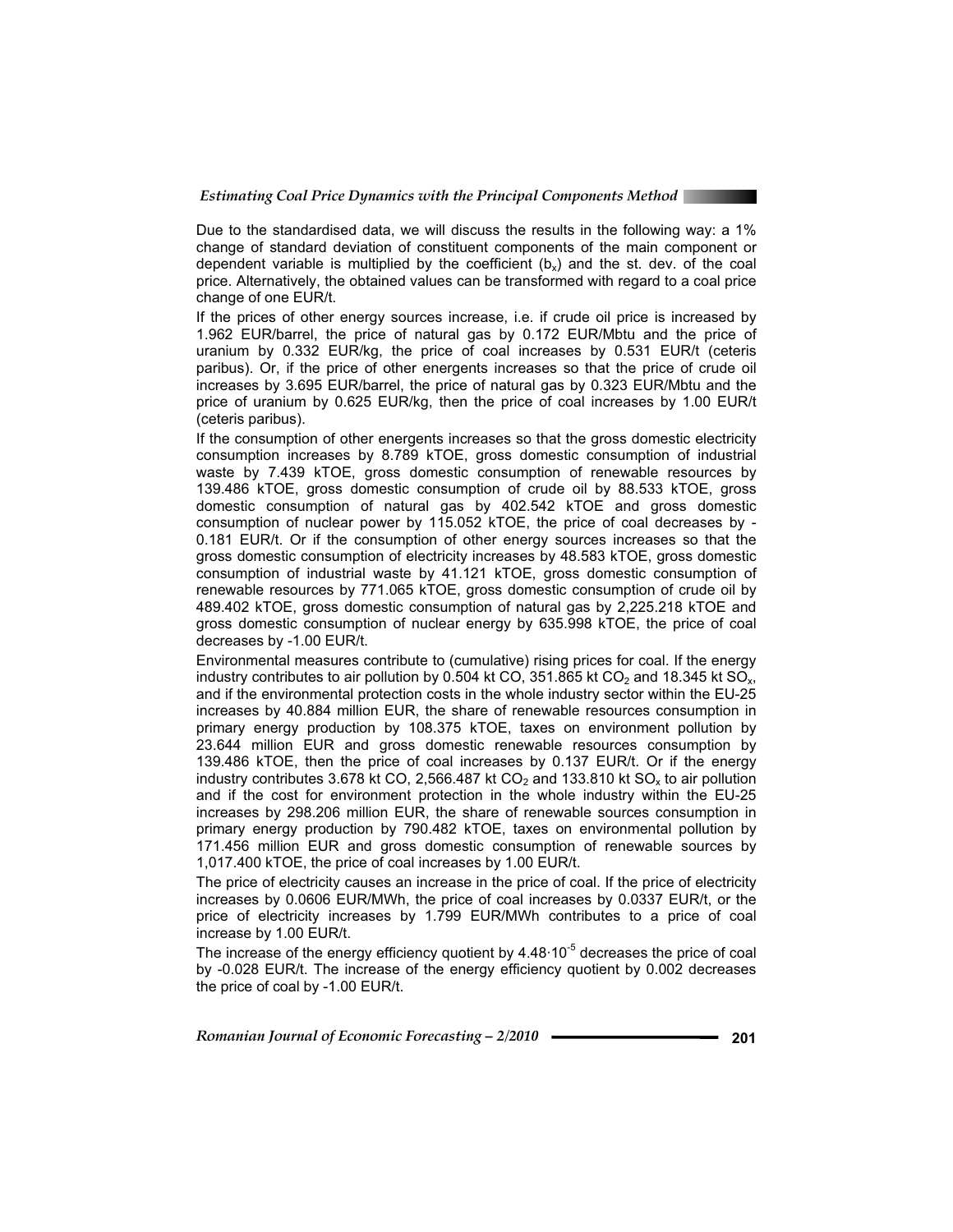The increase in the dollar-euro exchange rate decreases the price of coal. If the dollar-euro exchange rate (EUR appreciation) increases by 0.00153, the price of coal decreases by -0.047 EUR/t. On the other hand, if the dollar-euro exchange rate (EUR appreciation) increases by 0.032, the price of coal decreases by -1.00 EUR/t.

#### *3.1. Discussion*

The target value for the production of electricity from renewable resources is targeted to increase by 3.146 GWh by 2020 in Slovenia and eventually account for 20% of the energy to be produced from renewable energy sources. However, we can not expect the share of coal in energy production to decrease significantly in the future. Since the power plants using coal are the most polluting technologies, it could be expected that an increase in energy demand would be met by alternative technologies using alternative energy resources. But from the point of view of regional economic aspects and reference costs, we can state the argument for using coal in the near future: the socio-economic aspects of mining domestic coal and using it in thermo plants is enabled by the conditions of priority dispatching (since 2000) in the EU economies with an annual premium usually set by governments (Festić, Repina and Volčjak, 2009).

Due to the fact that the legitimacy of a government subvention scheme for the production of electricity - in order to obtain reliable energy provisioning – is not questionable from a legislative and practical point of view in the EU, the question about the priority dispatching of electricity produced by primary sources will be discussed in the context of the survival of energy plants using domestic coal. There is a strategic interest regarding the preservation of an existing energy location, socioeconomic arguments and the question of reliable energy provision. In the frame of admissible measures of European Energetic Legislation (15% possible protection of domestic sources, priority dispatching) and on the basis of the Ordinance of Council for government subvention to coal mining (EC No. 1407/2002) it is necessary to enable adequate support for coal technologies, an adequate profile and social restructuring of the labour force and the necessary closing works (NEP, 2009).

The principle of a gradual lowering of subventions to domestic coal mining (not available for low quality coal) should enable the redistribution of help to the energy sector using renewable resources. Coal stock (in the regime of priority dispatching) is expected to gradually become exhausted by the end of 2010, when the EC regulative No. 1407/2002 regarding government subvention to coal mining expires. After this date, it will be possible to use sources of regional funding for help if the mines are in underdeveloped districts. The possibilities for qualifying for government regional subvention are treated in accordance with article  $87(3)(a)$ , the Contract on European Union and Directives regarding government regional subvention scheme. Priority dispatching (enabled by article 11 of Directive 2003/54/ES regarding the common rules of the internal electricity market) is of temporary importance and used in the context of reliable electricity energy provisioning (for example, the Irish case of priority dispatching of electrical energy produced by domestic peat expires in 2019). The Ordinance - following the Directives of EU reliable energy supply and safety preserving domestic coal mining and regional subvention scheme – explains the rules for assigning government subventions to coal mining and electricity produced by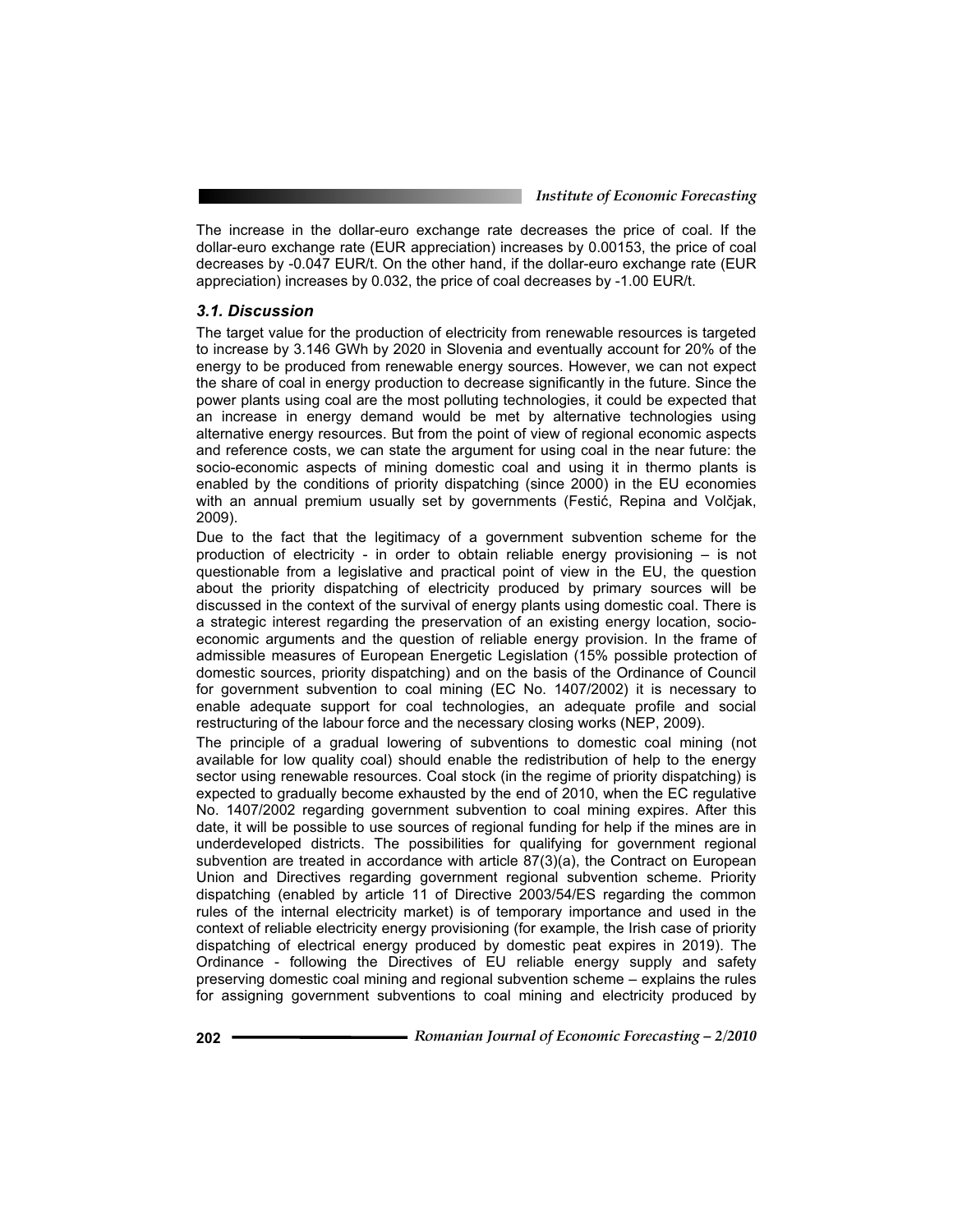

domestic coal sources. The main purpose of this subvention scheme is its orientation to the restructuring of undeveloped districts; the scheme considers the regional and social consequences; it also considers the need for preserving a minimum quantity of domestic coal in order to ensure access to a coal stock.

According to the fulfillment of economic criteria of technologies on renewable energy sources and their contribution to the macro-economic environment, there is a need for the establishment of an adequate system of fiscal stimulations, due to relatively higher production costs. The criteria for an adequate system of fiscal stimulations of investment in technologies on renewable energy sources is the price of electricity produced by a specific technology on renewable sources.<sup>8</sup> According to the facts mentioned above, and the facts that new technologies improved the ecological aspect of alternative technologies using coal, we believe that coal will be an important energy source in the future as well.

Table 4 presents the reference costs of electricity energy production obtained from different sources. The reference costs of electricity energy production produced by different energy sources have been calculated according to the methodology developed by the Center for Energy Efficiency Institute Jožef Stefan (2008) and according to the methodology "Ordinance of stimulation, No. 37/09" (2009):

#### **Table 4**

#### **The reference costs of electricity energy for different energy sources and alternative technologies<sup>9</sup>**

| Types of energy plant                                         | Reference costs<br>(EUR/MWh) |
|---------------------------------------------------------------|------------------------------|
| Hydro small plant                                             | 92.16                        |
| Hydro large plant                                             | 76.57                        |
| Wind energy                                                   | 86.74                        |
| Photovoltaic                                                  | 269.22                       |
| Geothermal                                                    | 152.47                       |
| <b>Biomass</b>                                                | 167.43                       |
| <b>Biogas</b>                                                 | 140.77                       |
| Electricity<br>power station on solid fuel (coal, underground | 84.38                        |
| gasification)                                                 |                              |
| Gas-steam electricity power station                           | 74.62                        |

*\* The case of Slovenia and available technologies using alternative energy sources in Slovenia. Source: Festiü, Kavkler and Repina, (2009).*

<sup>8</sup> We can state the implications for energetic policy: approch of lowering the capital costs, stimulations schemes, which are adopted to life-cycle of technology and technical efficiency; and a combination of instruments, which are related to supply and demand for electricity

*Romanian Journal of Economic Forecasting – 2/2010* **203**

energy obtained from renewable sources (Festić, Kavkler and Repina, 2009).<br><sup>9</sup> We could expect that the marginal costs of electricity production in individual energy plants will increase with the increasing production of electricity, especially if the production is on the upper maximal capacity of a production unit. Outside research usually does not confirm the increase of marginal electricity production costs in an individual production unit at the actual capacity of production. According to this fact, the supply function of electricity production are usually partly horizontal (Bole and Volčiak, 2006).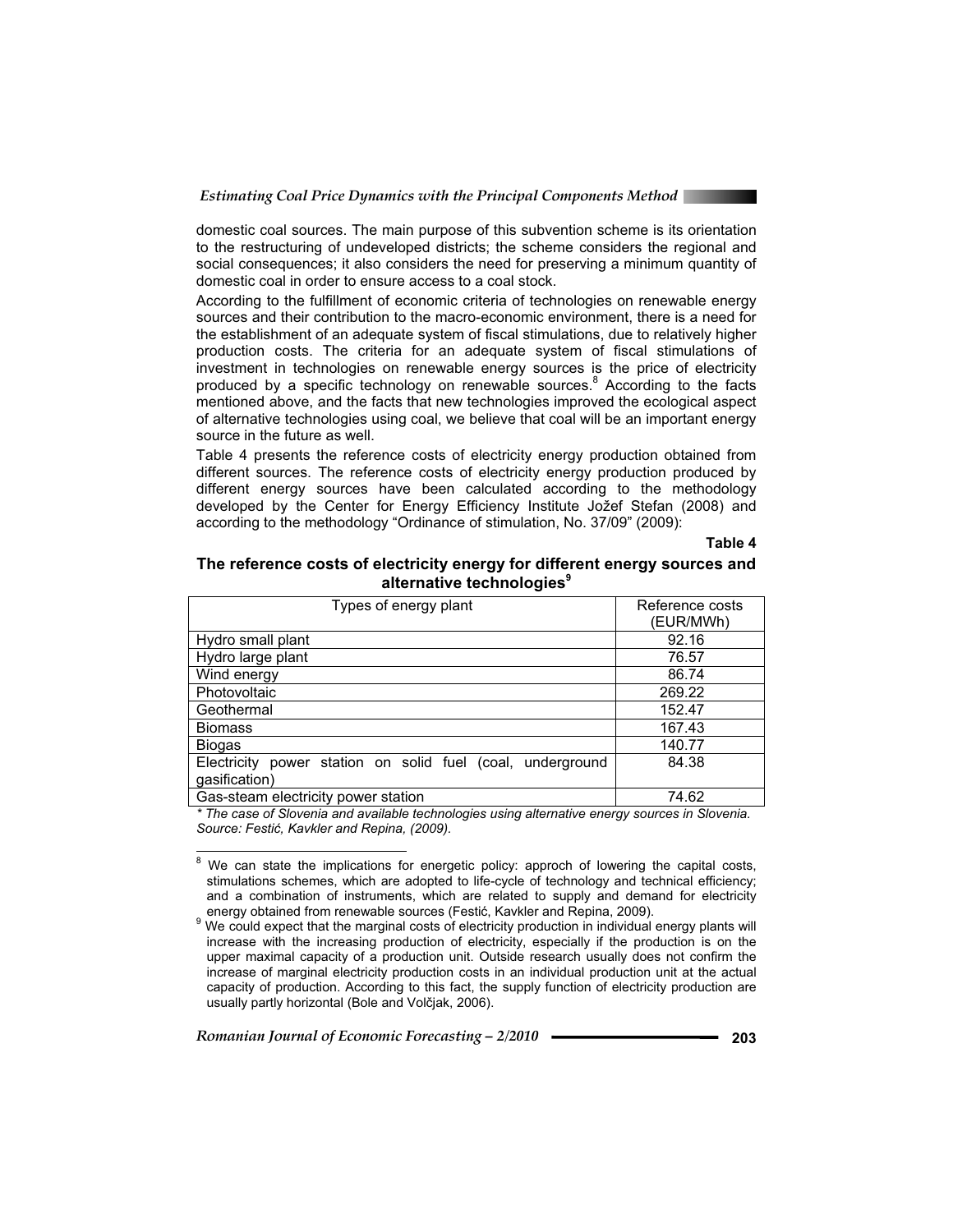According to the relatively higher reference costs of alternative energy sources (Table 4) we can not expect that the share of coal in the consumption of energy sources for electricity production will decline in the future. But the technologies are expected to be improved and become more ecologically friendly (Festić, Kavkler and Repina, 2009).

The use of coal in the EU will also be influenced by the price of emission coupons. In year 2008, the second phase of the emission certificates contraction started in the EU. The higher prices of emission certificates for  $CO<sub>2</sub>$  is relatively increasing the electricity produced in thermo power plants compared with other producers of electricity. Due to the fact that imported electricity usually comes from countries using a higher share of alternative energy sources (for example, Austria) or that economies are less responsive to the contraction of  $CO<sub>2</sub>$  due to their underdevelopment, we can expect that higher prices of emission certificates could lead to a supply of imported electrical energy to be put in gear before the thermo plants.

Figure 6 presents the emission of  $CO<sub>2</sub>$  for both alternative scenarios and for spontaneous scenarios without measures. It is necessary to contract the volume of available certificates for both scenarios (see Figure 7).

**Figure 6** 



*Note: Ordinate presents the emission as a share regarding the year 1990.* 

The potential effects of changing the emission certificates prices on the supply on electricity could be explained according to two scenarios of contracting the available emission certificates for  $CO<sub>2</sub>$  (European Commission, 2004). The first scenario, »Kyoto forever«, supposes a volume of  $CO<sub>2</sub>$  emissions in the EU contracting by 5.5% below the 1990 level and staying at that level until 2030. The second scenario, the »Gothenburg initiative«, supposes a contraction of the volume of CO2 emissions in the EU by 13% until 2020 and 21% by 2030, in comparison with 1990.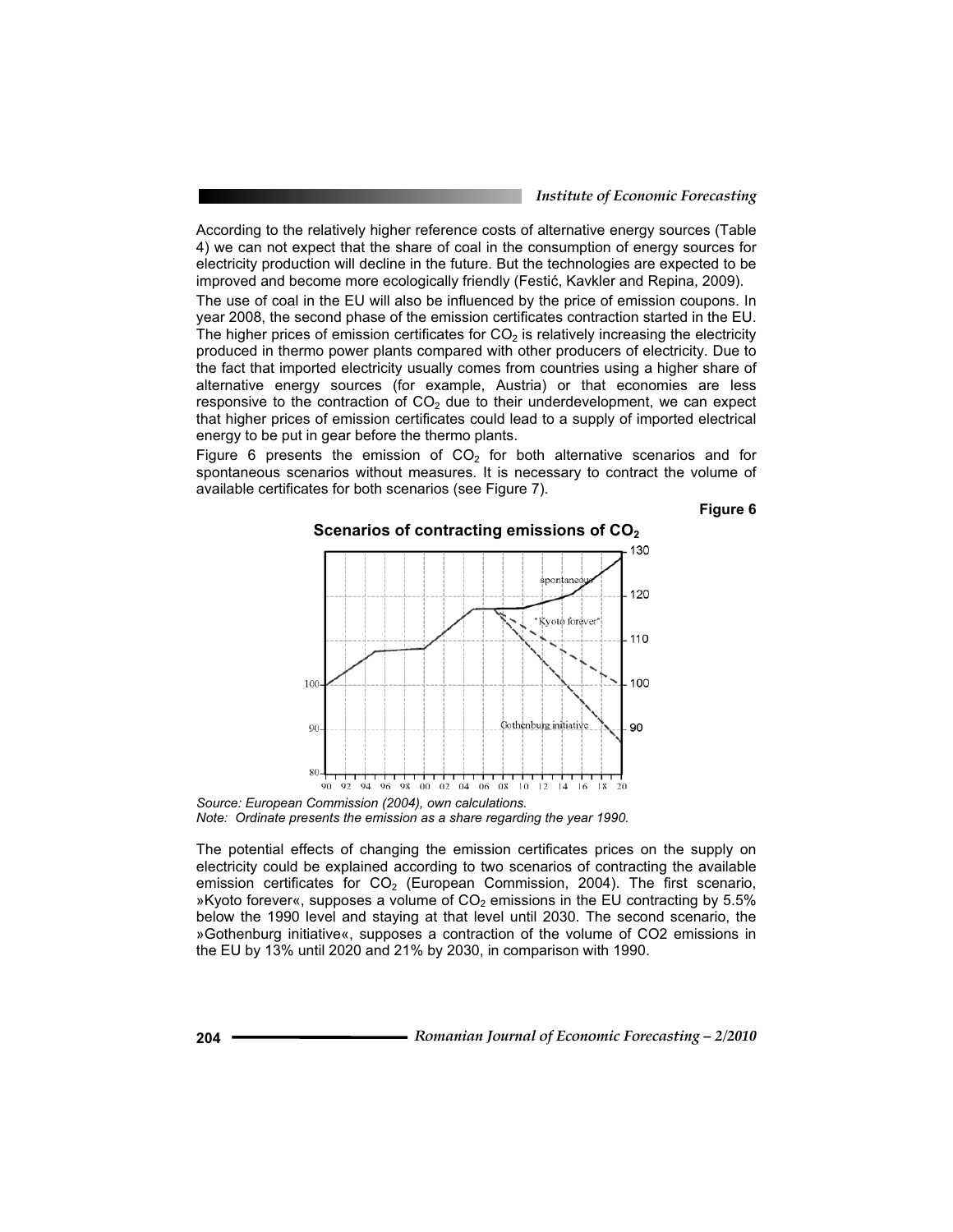#### **Figure 7**





The significant contraction of available emission certificates would contribute to a significant increase in prices. The estimations for the lower frontier of emission certificate price increases until 2030, according to the first scenarios, reaches the level of 41 EUR per ton of  $CO<sub>2</sub>$ , and, according to the second scenario, more than 136 EUR per ton of  $CO<sub>2</sub>$  (expressed in prices 2000). The prices of emission coupons will impact the reference cost of electricity energy produced by new coal technologies.

## **4. Conclusion**

Coal - an important source for the production of primary energy - contributes  $\frac{1}{4}$  of all primary energy production. According to some estimates, around 39-40% of global electricity requirements will be produced by coal until 2030. Thus, coal is likely to remain an important energy source in the future.

We estimated the influence of the consumption and price of other energy sources, environmental measures and the influence of electricity-market liberalization on coal price movements via the principal components method. The results show that if the price of other energy sources increases – specifically, if the price of crude oil increases by 3.695 EUR/barrel, the price of natural gas by 0.323 EUR/Mbtu and the price of uranium by 0.625 EUR/kg -- the price of coal increases by 1.00 EUR/t. If the consumption of other energy sources increases so that the gross domestic electricity consumption increases by 48.583 kTOE, the gross domestic consumption of industrial waste by 41.121 kTOE, the gross domestic consumption of renewable sources by 771.065 kTOE, gross domestic consumption of crude oil by 489.402 kTOE, gross domestic consumption of natural gas by 2,225.218 kTOE and gross domestic

*Source: European Commission (2004), own calculations. Note: The values on ordinate present the volume of allocated certificates as a share in volume of certificates in the year 2006.*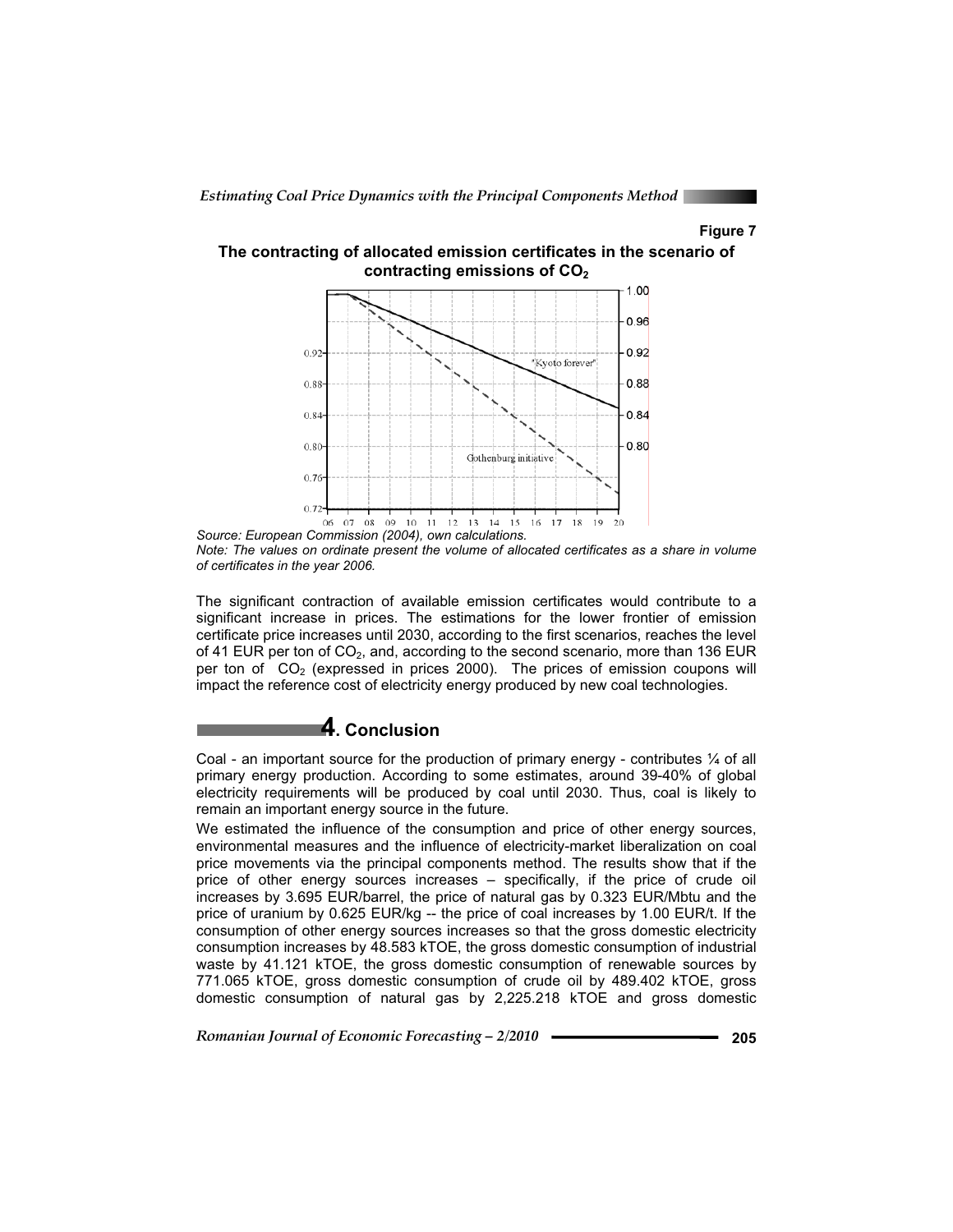consumption of nuclear energy by 635.998 kTOE, then the price of coal decreases by -1 EUR/t. If the energy industry contributes towards air pollution 3.678 kt CO, 2,566.487 kt  $CO<sub>2</sub>$  and 133.810 kt  $SO<sub>x</sub>$ ; and if the expenditures of environment protections in the whole EU-25 industry sector increases by 298.206 million EUR, the share of consumption of renewable resources in primary energy production by 790.482 kTOE, taxes on environmental pollution by 171.456 million EUR and gross domestic consumption of renewable energy sources by 1,017.400 kTOE, then the price of coal will increase by 1 EUR/t. The increase of electricity prices by 1.799 EUR/MWh causes an increase in coal price of 1 EUR/t. The increase in the quotient of energy efficiency by 0.002 decreases coal prices by -1 EUR/t. If the dollar-euro exchange rate (EUR appreciation) increases by 0.032, the price of coal decreases by -1 EUR/t.

The higher prices of emission certificates for  $CO<sub>2</sub>$  is relatively increasing the electricity produced in thermo power plants, as compared with other producers of electricity. Questions about the extension of the priority dispatching of electricity produced by coal could be discussed in the context of the survival of energy plants using domestic coal -- a strategic interest with regard to the preservation of an existing energy location, socio-economic arguments and the reliability of energy provisioning.

## **References**

- Baxter, M. J., Cool, H. E. M. and Heyworth, M. P. (1990), "Principal component and correspondence analysis of compositional data: Some similarities", *Journal of Applied Statistics,* 17: 229-235.
- Bole V. in R. Volčjak, (2006), "Ponudba in povpraševanje po električni energiji v Sloveniji (»Demand and supply of electric energy in Slovenia«)", *Gospodarska Gibanja*, 378: 30 – 45.
- Brečevič, D., Festić, M., Repina, S., Križanič, F., Cerjak Kovačec, A., Rojnik, E. and Bučar, A. (2008). *Analiza in ocena cen energentov* (Analysis and estimation of the prices of energy sources), Ljubljana: IREET and EIPF.
- Breusch, T. S. (1979), "Testing for autocorrelation in dynamic linear models", *Australian Economic Papers,* 17: 334-355.
- Catell, R. B. (1966), "The scree test for the number of factors", *Multivariate Behavioral Research,* 1: 245-276.
- "Clean energy", (2008), About coal, http://www.cleanenergy.us/facts/coal.htm#world\_resources, Accessed on 6.5.2008.
- Dickey, A. D. and Fuller, A. W. (1979), "Distribution of the estimators for autoregressive time series with unit root", *Journal of American Statistical Association* ,74: 427–431.
- EEX. *European Energy Exchange*. (2008), http://www.eex.com/en, accessed on 9.6.2008
- EIA. *International Energy Outlook*. Energy Information Administration. 2007. 2008. http://www.eia.doe.gov/cneaf/coal/page/coalnews/coalmar.html,
- **206** *Romanian Journal of Economic Forecasting 2/2010*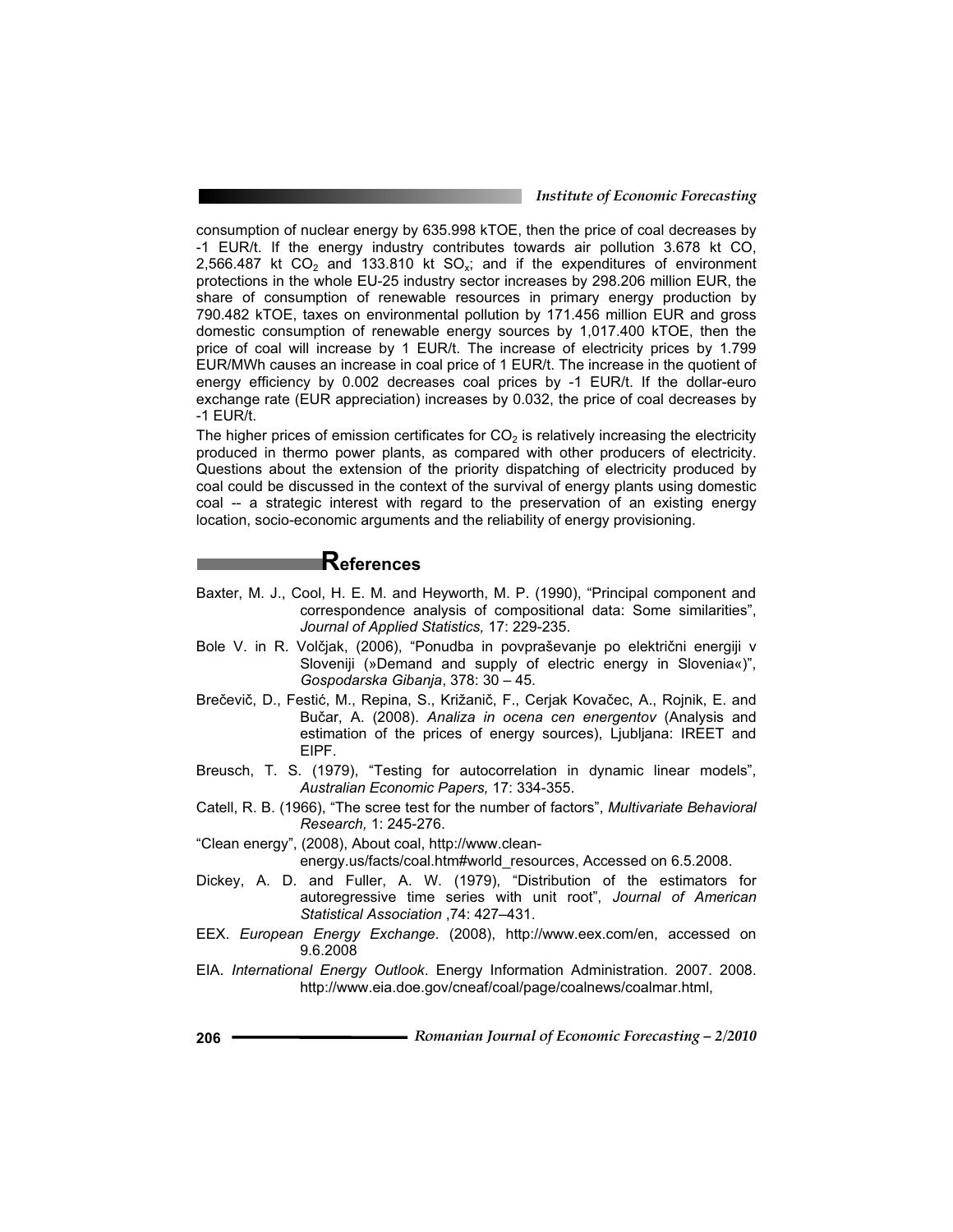

http://www.eia.doe.gov/emeu/iea/coal.html,

www.iea.org/textbase/papers/2007/jr\_price\_interaction.pdf, Accessed on 6.5.2008.

- *Energy Security*, (2008), Institute for the Analysis of Global Security, http://www.iags.org/n0524044.htm, Accessed on 9.4.2008.
- Energy, (2008), "Fotovoltaica as the story of success. The green light for renewable sources directive", http://www.energetika.net, Accessed on 9.4.2008.
- Eurocoal, (2007, 2008), "Euracoal's Market Report",http://euracoal.be/, Accessed on 19.5.2008.
- Eurocoal, (2007a),. "Euracoal's Market Report",

http://euracoal.be/newsite/Euracoal\_Prognos\_2007\_engl.pdf 2007, Accessed on 19.5.2008.

Eurocoal, (2007b), "The future role of coal in Europe", http://euracoal.be/newsite/Euracoal\_Prognos\_2007\_engl.pdf, Accessed on 16.5.2008.

Eurocoal, (2008a),

http://www.eia.doe.gov/cneaf/coal/page/coalnews/metcoalpricepost.xl s, Accessed on 6.5.2008.

- Eurocoal, (2008b), http://euracoal.be/newsite/report.php, Accessed on 19.5.2008.
- Eurostat concepts and definitions database. (2007), http://circa.europa.eu/irc/dsis/coded/info/data/coded/en/Theme9.htm, Accessed on 15.5.2008.
- European Comission, (2004), http://eca.europa.eu/portal/pls/portal/docs/1/3416301.PDF, Accessed on 9.4.2009.
- Favero, C. A., Marcellino, M. and Neglia, F. (2005), "Principal components at work: The empirical analysis of monetary policy with large datasets", *Journal of Applied Econometrics,* 20(5): 603-620.
- Festić, M., Kavkler, A., Repina, S. (2009), "Macroeconomic effects of investment in energy plant using renewable energy sources and fiscal stimulation according to the EU directives", Ljubljana: Economic Institute EIPF.
- Festić, M., Repina, S., Volčjak, R. (2009), Poslovanje in financiranje TET v *prehodnem obdobju po l. 2009 do zaþetka delovanja nove proizvodne enote*. (»Operating and financing of termo plant Trbovlje after 2009 till the beggining of functioning of the new energy power plant«) Ljubljana: EIPF, Economic institute.
- Fuentes, M. and Godoy, S. (2005), "Sovereign spread in emerging markets: A principal component analysis". Banco Central de Chile Documentos de Trabajo. Central Bank of Chile, working paper, no. 333. http://www.bcentral.cl/eng/studies/working-papers/pdf/dtbc333.pdf, Accessed on 17.9.2008.
- Graffelman, J. and Aluja-Banet, T. (2003), "Optimal representation of supplementary variables in biplots from principal component analysis and correspondence analysis", *Biometrical Journal,* 45: 491-509.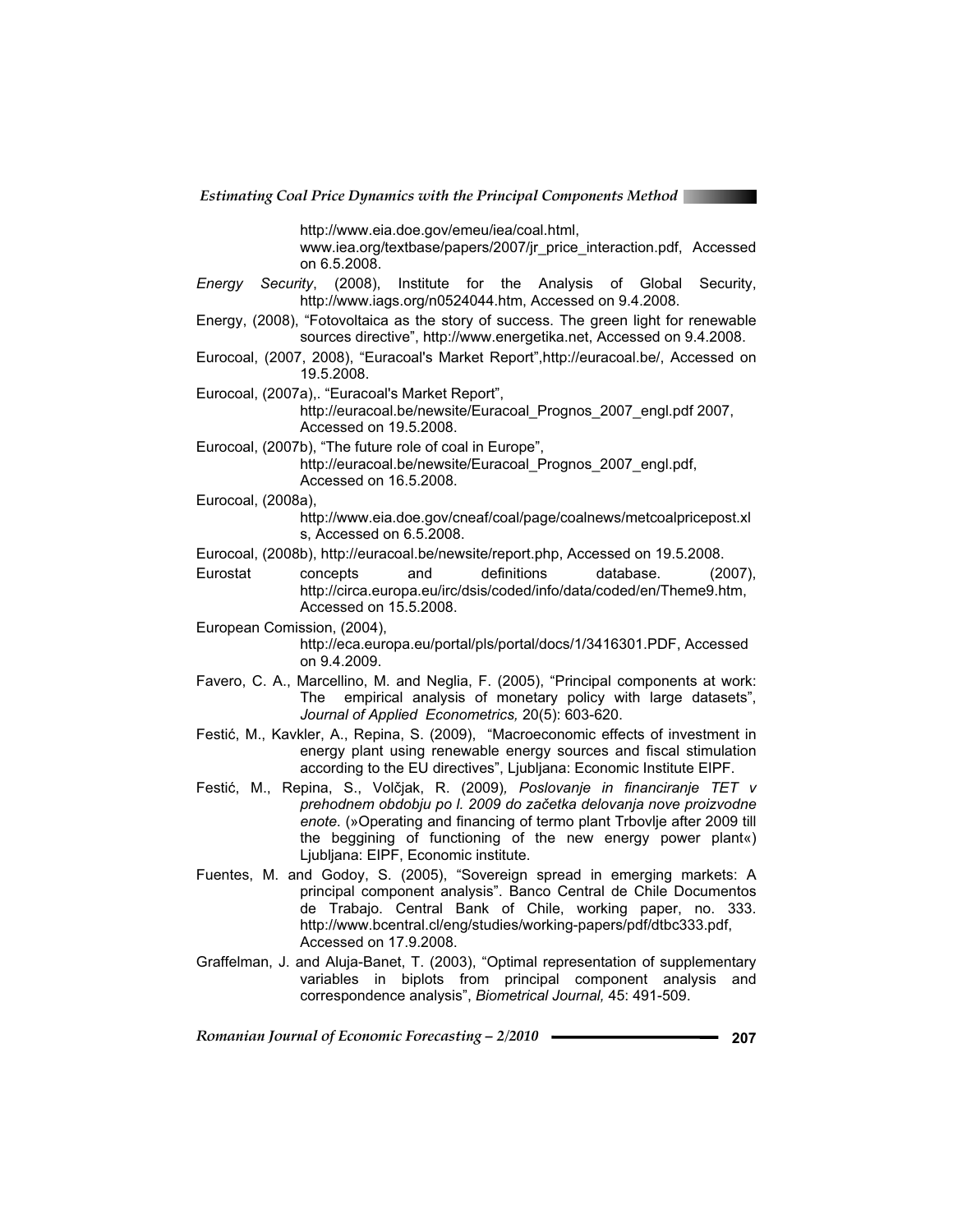- Harris, D. (1997),. "Principal components analysis of cointegrated time series", *Econometric Theory,* 13: 539-557.
- Institute Jozef Stefan. (2008), "Center for energy efficiency: Methodology for calculation of reference costs of electricity energy produced by alternative energy sources", Ljubljana: the Institute Jozef Stefan.
- Kaciak, E. and Koczkodaj, W. (1989), "A spreadsheet approach to principal components analysis", *Journal of Microcomputer Applications* , 12(1): 281-291.

http://www.stat.auckland.ac.nz/~iase/publications/18/BOOK1/A3- 4.pdf, Accessed on 18.6.2008.

- Kavalov, B. and Peteves, S. D. (2007), "The future of coal". DG JRC, No. 22744. Institute for Energy, http://ie.jrc.ec.europa.eu/publications/scientific\_publications/2007/EU R22744EN.pdf, Accessed on 14.5.2008.
- Kucewitz, W. (2007), "Electricity prices in the fuel function". *GeoInvestor*, http://goliath.ecnext.com/coms2/gi\_0199-1511163/GeoInvestor-com-Florida-s-Looming.html, Accessed on 19.5.2008.
- Lajevec, P., Bučar, A. and Brečevič, D. (2007), "Oblikovanje nadzorovanih cen v energetiki" (Formation of regulated prices in the field of energetics) Ljubljana: IREET. http://www.ireet.com/slo/referati/modeli-oblikovanjacen.pdf, Accessed on 10. 4. 2008.
- NEP. National Energy Programme. 2009,

http://www.mg.gov.si/fileadmin/mg.gov.si/pageuploads/Energetika/Por ocila/Zelena\_knjiga\_NEP\_2009.pdf, Accessed on 1. 5. 2009.

- "Ordinance of stimulation for electricity production from alternative energy sources". (2009), *Official Gazette of the Republic of Slovenia*, št, 37/09.
- Ramsey, J. B. (1969), "Tests for specification errors in classical linear least squares regression analysis", *Journal of Royal Statistical Society,* Series B, 31(2): 350-371.
- Rao, C. R. (1964), "The use and interpretation of principal component analysis in applied research", *The Indian Journal of Statistics,* 26(A): 329-358.
- Reinaud, J. (2007), "CO2 Allowance & Electricity Price Interaction. Impact on industries electricity purchasing strategies in Europe", IEA information paper,

http://www.iea.org/textbase/papers/2007/jr\_price\_interaction.pdf, Accessed on 18.5.2008.

- Rovan, J. (2006), "*A multivariate analysis"*. Ljubljana. Economic Faculty.
- Sharma, G. "Targetless scanner color calibration", *Journal of Imaging Science and Technology,* 44 (4): 300-307.
- Thursby, G. J. (1982), "Misspecification, heteroscedasticity, and the Chow and Goldfeld-Quandt tests", *The Review of Economics and Statistics*, 64(May): 314-321.
- "Transport cost. Average transport costs shipment", (2002).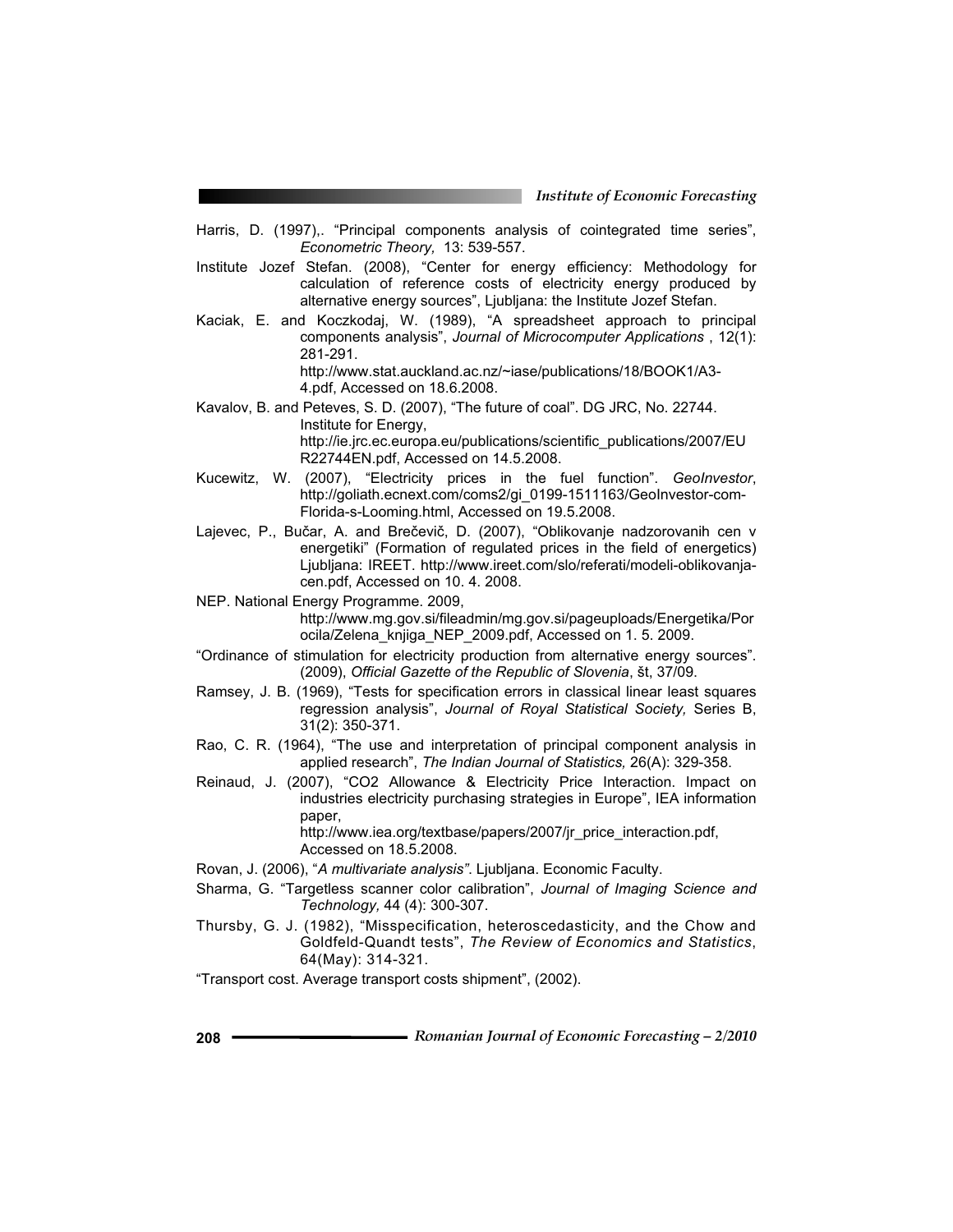

- WCI. World Coal Institute. (2004), "Clean coal technology. Building a future through. Survey of energy resources", [http://www.worldcoal.org/, Accessed on 19.5.2008.
- WCI. The World Coal Institute. (2007. 2008), "*The Coal Resource",* http://www.worldcoal.org/assets\_cm/files/PDF/thecoalresource.pdf, http://www.worldcoal.org, Accessed on 16.5.2008.
- WEC. World Energy Council. (2008), http://www.worldenergy.org, Accessed on 16. 5.2008.
- Wetzstein, E. M. and Green, R. D. (1978), "Use of principal component attractiveness indexes in recreation demand functions". *Western Journal of Agricultural Economics,* July: 11-22. http://ageconsearch.umn.edu/bitstream/32405/1/03010011.pdf, Accessed on 18.5.2008.
- WEO. (2008), "Globalna predvidevanja na področju energetike", (Global forecast on the field of energy).

Sources:

1. EIPF. 2008. Internal data base.

2. EUROSTAT. 2008. URL [http://epp.eurostat.ec.europa.eu] (data on energy provisioning)

3. OECD. 2008.

http://lysander.sourceoecd.org/vl=1236089/cl=14/nw=1/rpsv/home.htm (OECD data base on gas price and production in EU)

SOFTWARE: Eviews 6.0; SPSS 15.0; Excel

List of symbols:

| <b>Dlog</b>          | logarithm difference                                |  |  |  |
|----------------------|-----------------------------------------------------|--|--|--|
| $b_{x}$              | coefficient of regression equations                 |  |  |  |
| FAC1 2 FAC2 2 in     | main components of other energents consumption      |  |  |  |
| FAC3 2               | variables                                           |  |  |  |
| <b>FAC1 4</b>        | main component of energent price variables          |  |  |  |
| FAC1 1, FAC2 1<br>in | main components of environmental measures variable  |  |  |  |
| FAC3 1               |                                                     |  |  |  |
| energy effici        | quotient between the available final consumption of |  |  |  |
|                      | energy and gross domestic consumption variable      |  |  |  |
| a ap ei co           | Air pollution - energy industries CO                |  |  |  |
| a ap ei co2          | Air pollution – energy industries $CO2$             |  |  |  |
| a_ap_ei_sox          | Air pollution – energy industries $SO_x$            |  |  |  |
| B EPE IND TD         | Environmental protection expenditure<br>in<br>EU    |  |  |  |
|                      | Manufacturing, total domains                        |  |  |  |
| P OIL                | The oil price - EUR/barrel                          |  |  |  |
| P GAS                | The gas price - EUR/Mbtu                            |  |  |  |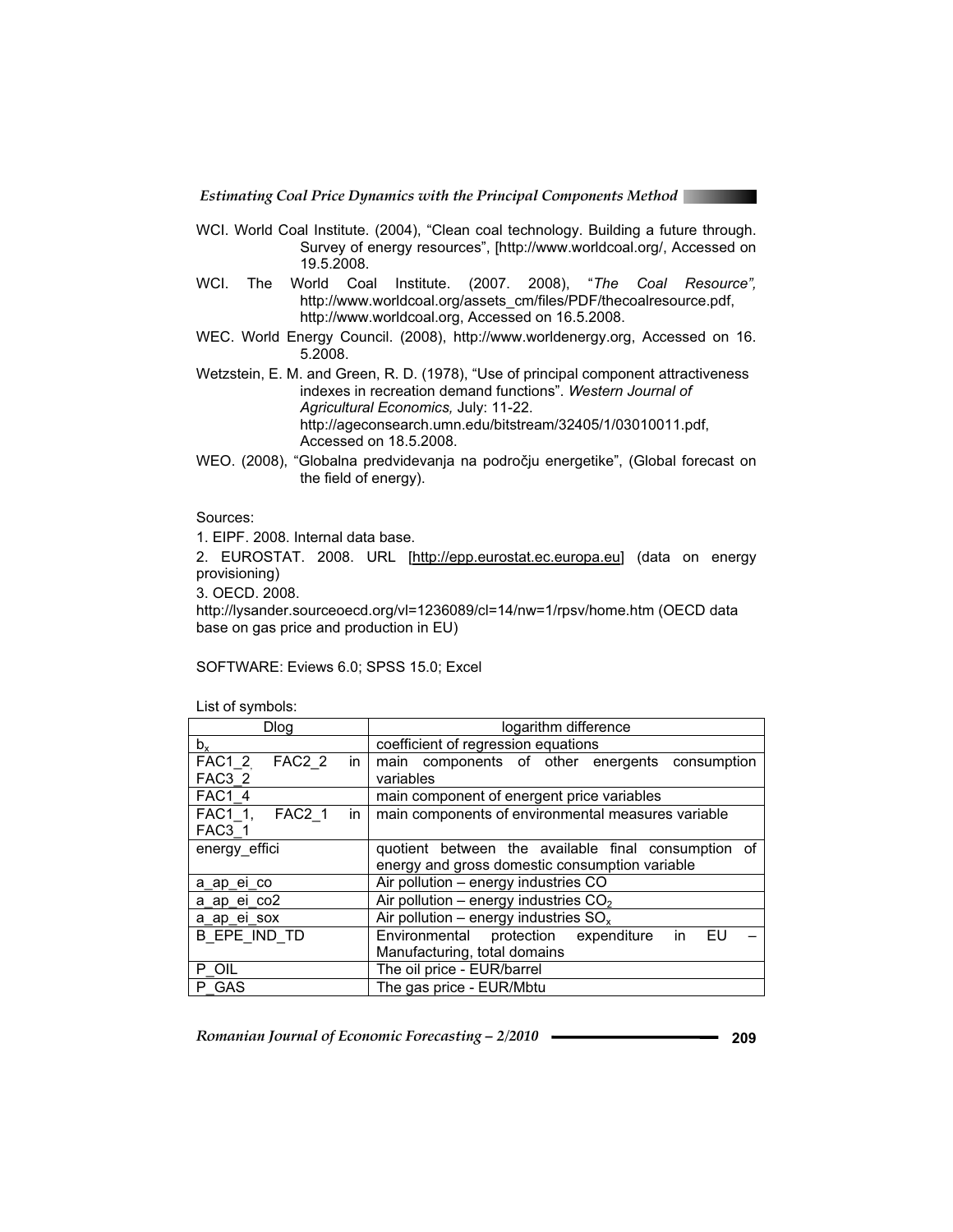| Dlog                  | logarithm difference                                                            |  |  |  |  |
|-----------------------|---------------------------------------------------------------------------------|--|--|--|--|
| P COAL ET             | The high quality coal price (27 GJ/t) is given as ARA price<br>- EUR/t          |  |  |  |  |
| P URAN                | The uranium price $-$ EUR/kg                                                    |  |  |  |  |
| D NRG EFFICI EFC      | Supply, transformation, consumption - Energy available<br>for final consumption |  |  |  |  |
| D_NRG_EFFICI_GIC      | Supply, transformation, consumption - Gross inland<br>consumption               |  |  |  |  |
| E NRG SHARE PP        | Share of renewable energy - primary production                                  |  |  |  |  |
| <b>G ELECTRICITY</b>  | The electricity prices in EUR for MWh - final industrial                        |  |  |  |  |
|                       | consumption                                                                     |  |  |  |  |
| H ETAXREVE            | Environmental tax revenue $-$ taxes on pollution in % of<br><b>GDP</b>          |  |  |  |  |
| exch r                | Dollar to Euro exchange rate (expressed as a price for 1<br>EUR in dollars)     |  |  |  |  |
| I CON ELECT           | Gross consumption of electricity                                                |  |  |  |  |
| J CON RENEWO02 I<br>W | Consumption of renewable resources - industrial wastes<br>(1000 toe)            |  |  |  |  |
| J CON RENEW02 RE      | Consumption of renewable resources - renewable<br>energies (1000 toe)           |  |  |  |  |
| L CON OIL             | Crude oil and petroleum products consumption                                    |  |  |  |  |
| M CON GAS             | Gas consumption                                                                 |  |  |  |  |
| N CON URAN            | Nuclear energy consumption                                                      |  |  |  |  |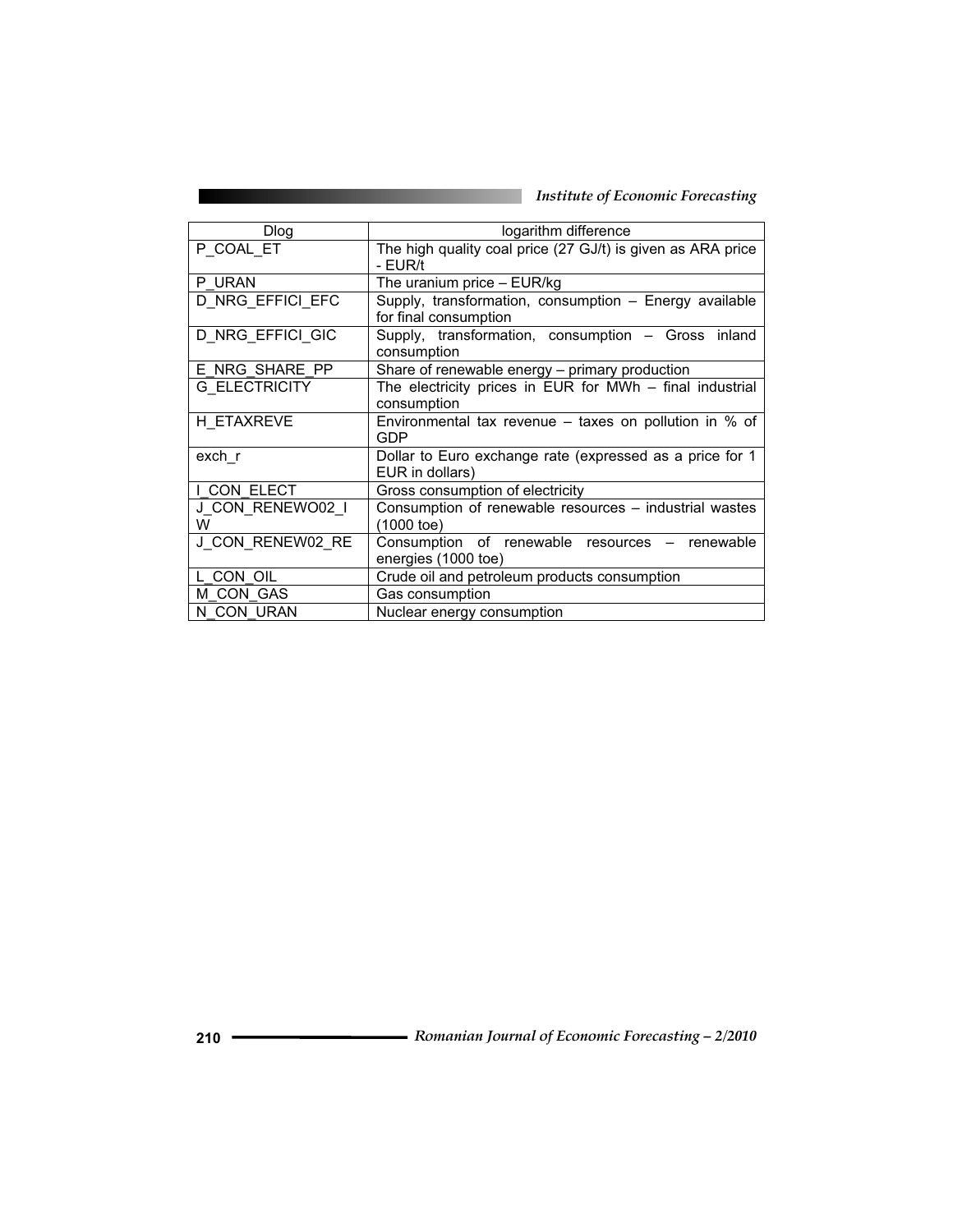

## **Appendices**

#### **Table A**

|                      | N  | Mean          | Std. Deviation |
|----------------------|----|---------------|----------------|
| a_ap_ei_co           | 52 | 563.3669      | 50.41557       |
| a_ap_ei_co2          | 52 | 1454326.2571  | 35186.52533    |
| a ap ei sox          | 52 | 5714.8504     | 1834.53168     |
| B EPE IND TD         | 52 | 43607988.4725 | 4088405.84193  |
| P OIL                | 52 | 32.7829       | 19.62181       |
| P GAS                | 52 | 3.5029        | 1.71445        |
| P COAL ET            | 52 | 42.9611       | 8.68069        |
| P URAN               | 52 | 6.2788        | 3.32317        |
| D NRG EFFICI EFC     | 52 | 1200364.1542  | 35658.88630    |
| D NRG EFFICI GIC     | 52 | 1686795.4615  | 57760.67369    |
| E NRG SHARE PP       | 52 | 898969.3088   | 10837.50864    |
| <b>G ELECTRICITY</b> | 52 | 67.8031       | 6.05561        |
| <b>H ETAXREVE</b>    | 52 | 9284.7542     | 2364.36510     |
| Euro/Dolar           | 52 | 1.1465        | .15311         |
| CON ELECT            | 52 | 1109.4615     | 878.87505      |
| J CON RENEWO02 IW    | 52 | 2879.8462     | 743.88111      |
| J CON RENEW02 RE     | 52 | 99583.1550    | 13948.55899    |
| L CON OIL            | 52 | 643870.3077   | 8853.27558     |
| M CON GAS            | 52 | 384392.9235   | 40254.18904    |
| N CON URAN           | 52 | 241590.3854   | 11505.19908    |
| energy_effici        | 52 | .7117         | .00448         |
| Valid N (listwise)   | 52 |               |                |

## **Descriptive statistic of PCA analysisct**

**Table B**